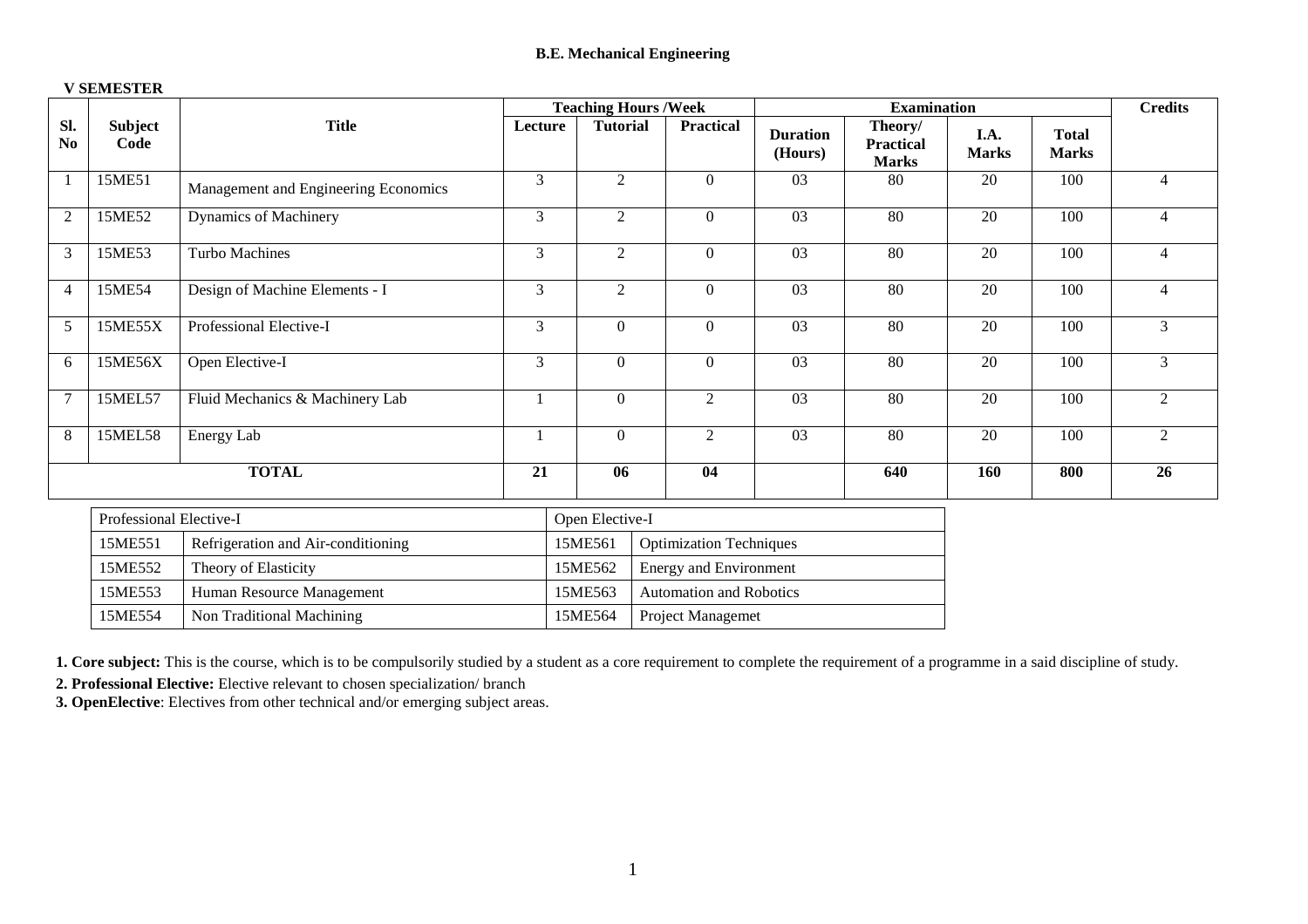# **MANAGEMENT AND ENGINEERING ECONOMICS**

|                                      | Code   | Credits | m<br>ل – با<br>- 1 | Assessment |            | Exam     |  |
|--------------------------------------|--------|---------|--------------------|------------|------------|----------|--|
| Course                               |        |         |                    | <b>SEE</b> | <b>CIA</b> | Duration |  |
| Management And Engineering Economics | 15ME51 | 04      | 2.2.0<br>ユームー しこ   | 80         | 20         | 3Hrs     |  |

# **MODULE – 1**

**Management:** Introduction - Meaning - nature and characteristics ofManagement, Scope and Functional areas of management - Management as ascience, art of profession - Management & Administration - Roles ofManagement, Levels of Management, Development of Management Thought- early management approaches – Modern management approaches.

**Planning:** Nature, importance and purpose of planning process Objectives -Types of plans (Meaning Only) - Decision making Importance of planning steps in planning & planning premises - Hierarchy of plans. **10 Hours** 

### **MODULE - 2**

 **Organizing And Staffing:** Nature and purpose of organization Principles oforganization - Types of organization - Departmentation Committees-Centralization Vs Decentralization of authority and responsibility - Span ofcontrol - MBO and MBE (Meaning Only) Nature and importance of staffing--:Process of Selection & Recruitment (in brief).

**Directing & Controlling:** Meaning and nature of directing Leadershipstyles, Motivation Theories, Communication - Meaning and importance coordination, meaning and importance and Techniques of Co Ordination. Meaning and steps in controlling - Essentials of a sound control system -Methods of establishing control (in brief) **10 Hours** 

#### **MODULE -3**

**Introduction**: Engineering and economics, Problem solving and decision making, Laws of demand and supply, Difference between Microeconomics & Macroeconomics, equilibrium between demand & supply, elasticity of demand, price elasticity, income elasticity. Law of Returns, Interest and interest factors, simple and compound interest, Cash flow diagrams, personal loans and EMI payment calculation with flexible interest rates, Discussion and problems **10 Hours**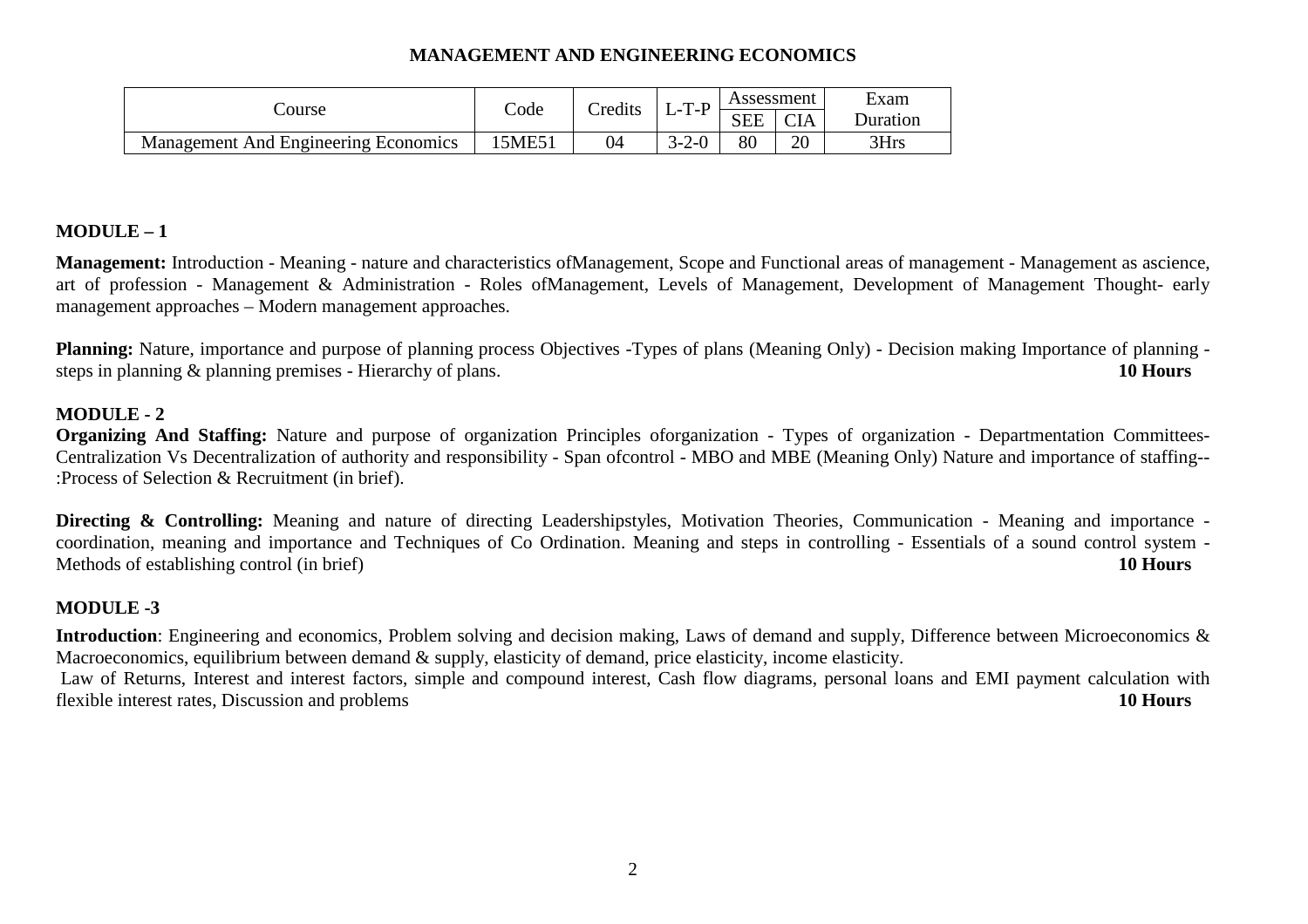# **MODULE -4**

**Present, future and annual worth and rate of returns**: Basic present worth comparisons, Present worth-equivalence, Assets with unequal lives and infinites lives, future worth comparisons, payback comparisons, Equivalent annual worth comparisons, situations for annual worth comparisons. Asset life, Rate of return, minimum acceptable rate of return, IRR anomalies and misconceptions, Cost of capital, comparisons of all present future and annual worth with IRR, product costing, Discussions and problems **10 Hours**

# **MODULE -5**

**Costing and depreciation**: Components of costs, estimation of selling price, marginal cost, first cost, all kinds of overheads, indirect cost estimation with depreciation, mensuration and estimation of material cost, cost estimation of mechanical process, idling time.

 Product costing (approaches to product costing), causes of depreciation, methods of computing depreciation charges, straight line method, declining balance method, sum of years method, sinking fund method, service output methods, taxation concepts, personal income taxes and corporate taxes, Discussions and problems. **10 Hours** 

#### **Course outcomes**

On completion of this subject students will be able to

- 1. Understand needs, functions, roles, scope and evolution of Management
- 2. Understand importance, purpose of Planning and hierarchy of planning and also analyze its types
- 3. Discuss Decision making, Organizing, Staffing, Directing and Controlling
- 4. Select the best economic model from various available alternatives
- 5. Understand various interest rate methods and implement the suitable one.
- 6. Estimate various depreciation values of commodities
- 7. Prepare the project reports effectively.

# **TEXT BOOKS**

- 1. Principles of Management by Tripathy and Reddy
- 2. Mechanical estimation and costing, T.R. Banga & S.C. Sharma,  $17<sup>th</sup>$  edition 2015
- 3. Engineering Economy, Riggs J.L. McGraw Hill, 2002
- 4. Engineering Economy, Thuesen H.G. PHI , 2002

# **REFERENCE BOOKS**

- 1. Management Fundamentals- Concepts, Application, Skill Development RobersLusier Thomson
- 2. Basics of Engineering Economy, Leland Blank & Anthony Tarquin, McGraw Hill Publication (India) Private Limited
- 3.Engineering Economics, R.Paneerselvam, PHI publication
- 4. Fundamentals of Management: Essential Concepts and Applications, Pearson Education, Robbins S.P. and Decenzo David A.
- 5. Economics: Principles of Economics, N Gregory Mankiw, Cengage Learning
- 6. Modern Economic Theory, By Dr. K. K. Dewett& M. H. Navalur, S. Chand Publications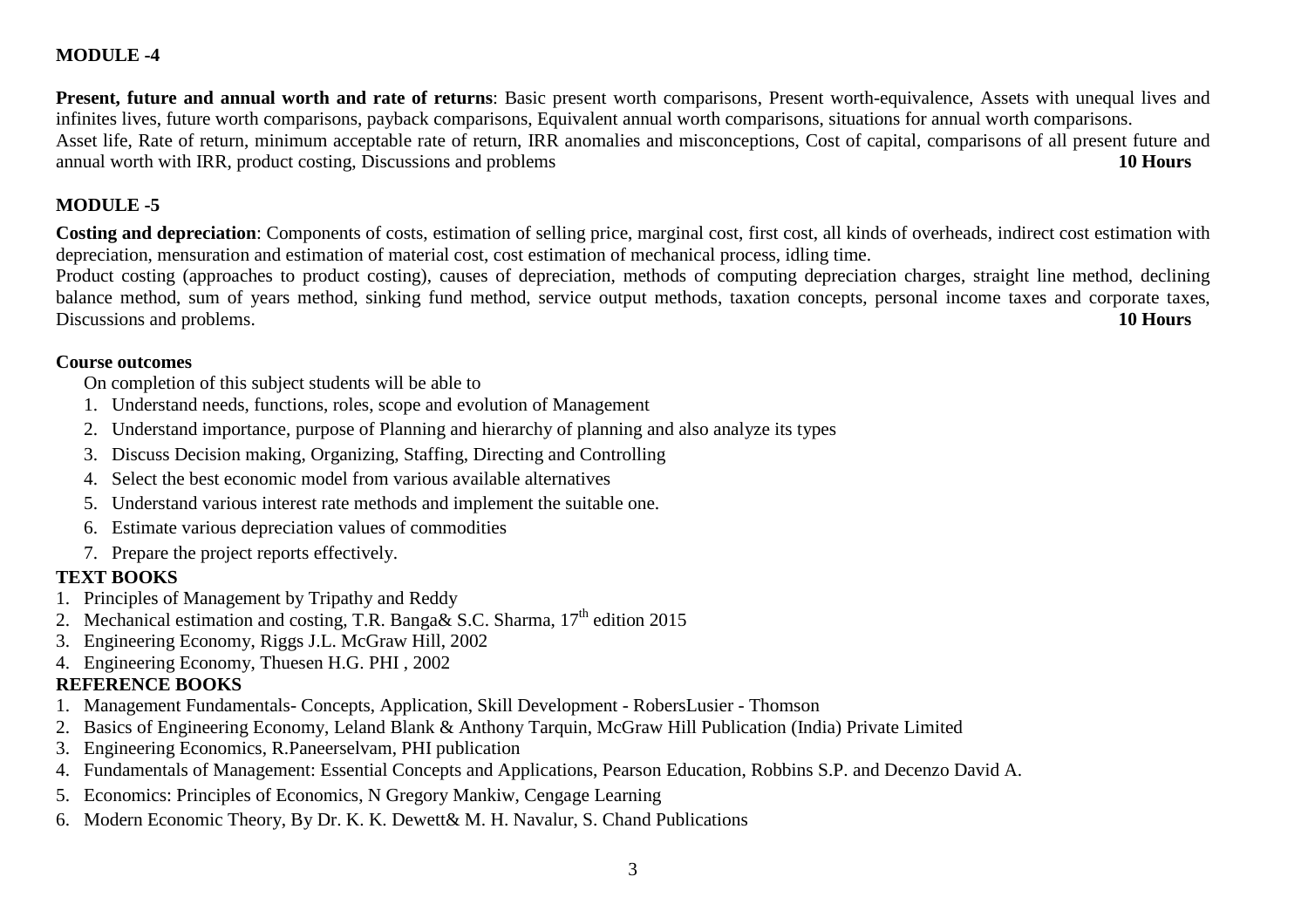# **DYNAMICS OF MACHINERY**

|                              | Code   | Credits | $T-P$<br>⊥− | Assessment |            | Exam            |  |
|------------------------------|--------|---------|-------------|------------|------------|-----------------|--|
| Course                       |        |         |             | <b>SEE</b> | <b>CIA</b> | <b>Duration</b> |  |
| <b>Dynamics of Machinery</b> | 15ME52 | 04      | $3 - 2 - 0$ | 80         | 20         | 3Hrs            |  |

#### **Course Objectives**

- 1. To gain the knowledge static and dynamic equilibrium conditions of mechanisms subjected forces and couple, with and without friction.
- 2. Analyse the mechanisms for static and dynamic equilibrium.
- 3. To understand the balancing principles of rotating and reciprocating masses, governors and gyroscopes.
- 4. Analyse the balancing of rotating and reciprocating masses, governors and gyroscopes.
- 5. To understand vibrations characteristics of single degree of freedom systems.
- 6. Characterise the single degree freedom systems subjected to free and forced vibrations with and without damping.

### **MODULE 1**

**Static force Analysis:** Static equilibrium. Equilibrium of two and three force members. Members with two forces and torque, Free body diagrams, Static force analysis of four bar mechanism and Slider-crank mechanism with and without friction.

 **Dynamic force Analysis:**D'Alembert's principle, Inertia force, Inertia torque. Dynamic force analysis of four-bar mechanism and Slider crank mechanism without friction, numerical problems. **10 Hours** 

# **MODULE 2**

**Balancing of Rotating Masses**: Static and dynamic balancing, balancing of single rotating mass by balancing masses in same plane and in different planes. Balancing of several rotating masses by balancing masses in same plane and in different planes.

 **Balancing of Reciprocating Masses:** Inertia effect of crank and connecting rod, Single cylinder engine, balancing in multi cylinder-inline engine (primary and secondary forces), numerical problems. **10 Hours**

# **MODULE 3**

Governors: Types of governors, force analysis of Porter and Hartnell governors. Controlling force, Stability, Sensitiveness, Isochronism, Effort and Power.

 **Gyroscope**:Vectorial representation of angular motion, Gyroscopic couple. Effect of gyroscopic couple on plane disc, aeroplane, ship, stability of two wheelers and four wheelers, numerical problems. **10 Hours 10 Hours** 

# **MODULE - 4**

# **Introduction & Undamped free Vibrations (Single Degree of Freedom)**

 Types of vibrations, Definitions, Simple Harmonic Motion (SHM), Work done by harmonic force, Principle of super position applied to SHM. Methods of analysis – (Newton's, Energy & Rayleigh's methods). Derivations for spring mass systems, Natural frequencies of simple systems, Springs in series and parallel, Torsional and transverse vibrations, Effect of mass of spring and problems. **10 Hours**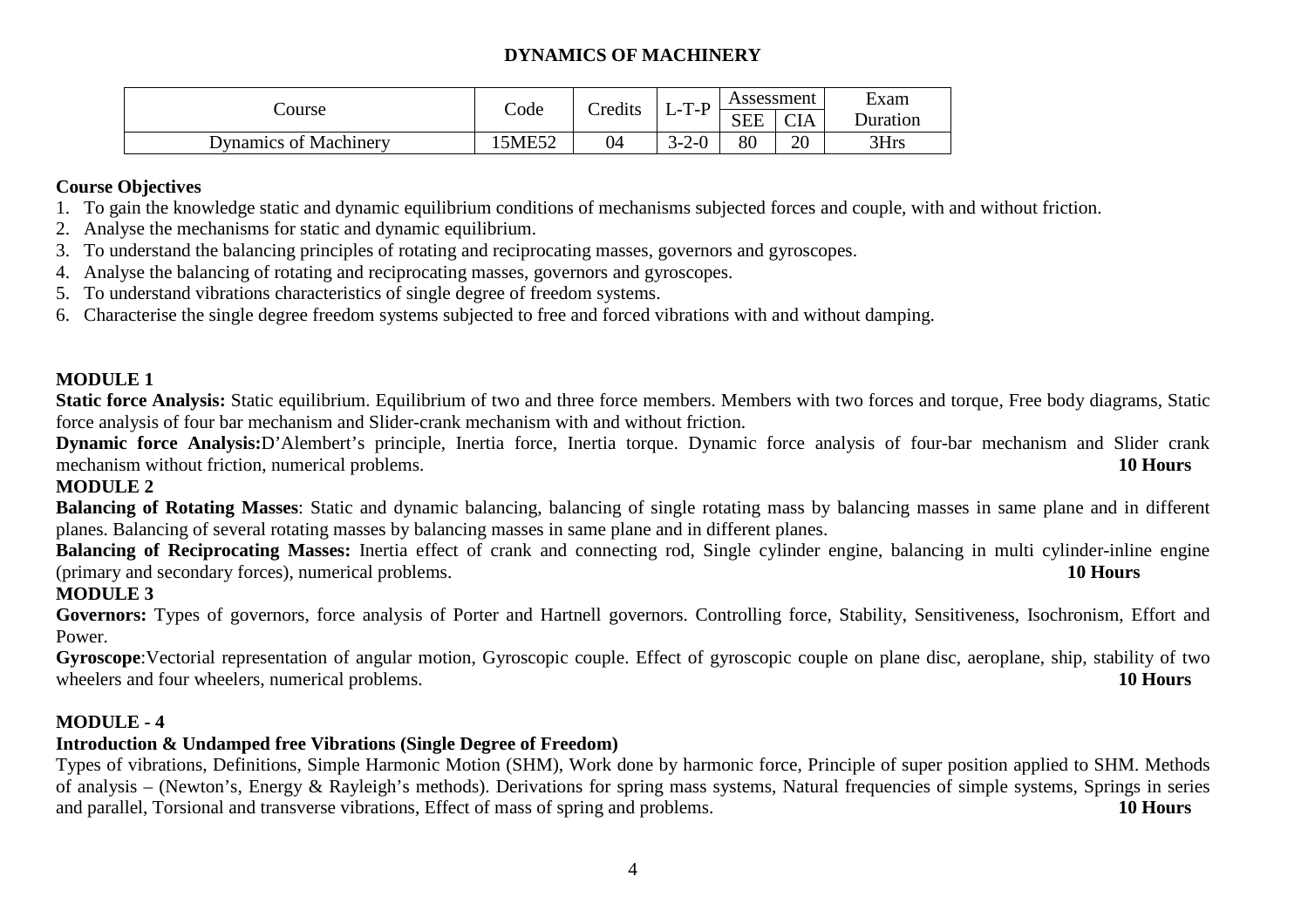### **MODULE – 5**

# **Damped free Vibrations (Single Degree of Freedom)**

 Types of damping, Analysis with viscous damping - Derivations for over, critical and under damped systems, Logarithmic decrement and numerical problems.

# **Forced Vibrations (Single Degree of Freedom):**

 Analysis of forced vibration with constant harmonic excitation, Magnification factor (M.F.), Vibration isolation - Transmissibility ratio, Excitation of support (absolute and relative), Numerical problems. **10 Hours** 

### **Course outcomes**

On completing the course the student will be able to

- 1. Determine the forces and couples for static and dynamic conditions of four bar and slider crank mechanisms to keep the system in equilibrium.
- 2. Determine magnitude and angular position of balancing masses under static and dynamic condition of rotating masses in same and different planes.
- 3. Determine unbalanced primary, secondary forces and couples in single and multi-cylinder engine.
- 4. Determine sensitiveness, isochronism, effort and power of porter and hartnell governors.
- 5. Determine gyroscopic couple and effects related to 2, 4 wheeler, plane disc, ship and aeroplanes.
- 6. Understand types of vibration, SHM and methods of finding natural frequencies of simple mechanical systems.
- 7. Determine equation of motion, natural frequency, damping factor, logarithmic decrement of damped free vibration (SDOF) systems.
- 8. Determine the natural frequency, force and motion transmissibility of single degree freedom systems.
- 9. Determine equation of motion of rotating and reciprocating unbalance systems, magnification factor, and transmissibility of forced vibration (SDOF) systems.

# **Text Books:**

- Theory of Machines, Sadhu Singh, Pearson Education, 2nd Edition. 2007. 1.
- 2.Mechanism and Machine Theory, A. G. Ambekar PHI, 2007
- 3.Mechanical Vibrations, V. P. Singh, Dhanpat Rai and Company,
- 4.Mechanical Vibrations, G. K.Grover, Nem Chand and Bros.

# **Reference Books:**

- 1. Theory of Machines, Rattan S.S. Tata McGraw Hill Publishing Company Ltd., New Delhi, 3<sup>rd</sup> Edition, 2009.
- 2. Mechanical Vibrations, S. S. Rao, Pearson Education Inc, 4edition, 2003.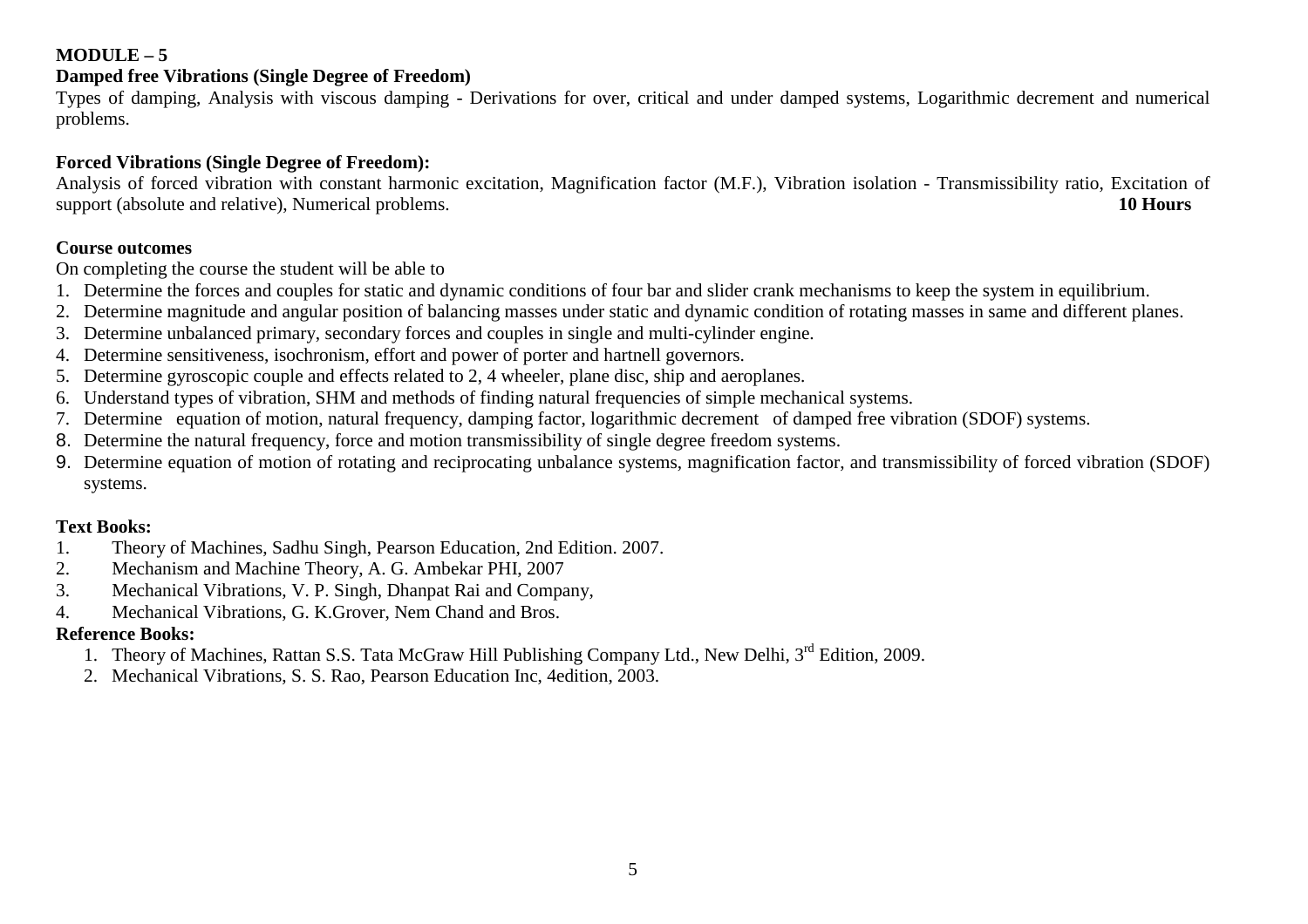# **TURBO MACHINES**

|                       | Code  | Credits | $L-T-P$     | Assessment |     | Exam     |  |
|-----------------------|-------|---------|-------------|------------|-----|----------|--|
| Course                |       |         |             | <b>SEE</b> | CIA | Duration |  |
| <b>Turbo Machines</b> | 5ME53 | 04      | $3 - 2 - 0$ | 80         | ററ  | 3Hrs     |  |

#### **Course Objectives:**

- The course aims at giving an overview of different types of turbomachinery used for energy transformation, such as pumps, fans, compressors, as well as hydraulic and steam turbines.
- Explain the working principles of turbomachines and apply it to various types of machines
- It will focus on application of turbo machinery in power generation, power absorption and transportation sectors.

# **Module 1**

 **Introduction**: Definition of turbo machine, parts of turbo machines, Comparison with positive displacement machines, Classification, Dimensionless parameters and their significance, Effect of Reynolds number, Unit and specific quantities, model studies.

(Note: Since dimensional analysis is covered in Fluid Mechanics subject, questions on dimensional analysis may not be given. However, dimensional parameters and model studies may be given more weightage.)

**Thermodynamics of fluid flow**: Application of first and second law of thermodynamics to turbo machines, Efficiencies of turbo machines, Static and Stagnation states, Incompressible fluids and perfect gases, overall isentropic efficiency, stage efficiency (their comparison) and polytropic efficiency for both compression and expansion processes. Reheat factor for expansion process **(10 Hours) (10 Hours)** 

# **Module 2**

**Energy exchange in Turbo machines**: Euler's turbine equation, Alternate form of Euler's turbine equation, Velocity triangles for different values of degree of reaction, Components of energy transfer, Degree of Reaction, utilization factor, Relation between degree of reaction and Utilization factor, Problems.

**General Analysis of Turbo machines**: Radial flow compressors and pumps – general analysis, Expression for degree of reaction, velocity triangles, Effect of blade discharge angle on energy transfer and degree of reaction, Effect of blade discharge angle on performance, Theoretical head – capacity relationship, General analysis of axial flow pumps and compressors, degree of reaction, velocity triangles, Problems.

**(10 Hours)** 

# **Module 3**

Steam Turbines: Classification, Single stage impulse turbine, condition for maximum blade efficiency, stage efficiency, Need and methods of compounding, Multi-stage impulse turbine, expression for maximum utilization factor.

**Reaction turbine** – Parsons's turbine, condition for maximum utilization factor, reaction staging. Problems.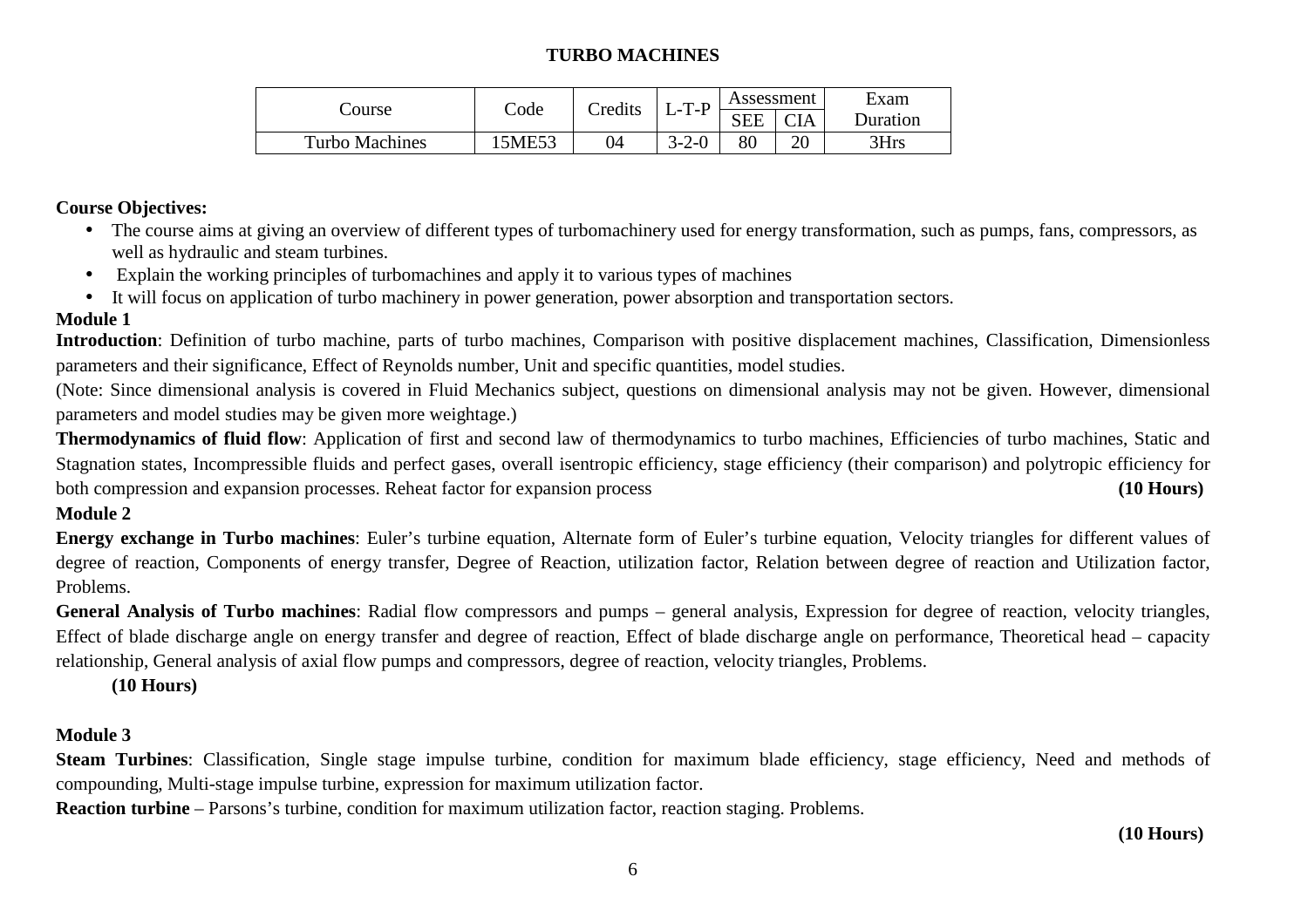#### **Module 4**

**Hydraulic Turbines**: Classification, various efficiencies. **Pelton turbine** – velocity triangles, design parameters, Maximum efficiency. **Francis turbine** - velocity triangles, design parameters, runner shapes for different blade speeds. Draft tubes- Types and functions. **Kaplan and Propeller turbines** - velocity triangles, design parameters. Problems.**(10 Hours)** 

#### **Module 5**

**Centrifugal Pumps**: Classification and parts of centrifugal pump, different heads and efficiencies of centrifugal pump, Minimum speed for starting the flow, Maximum suction lift, Net positive suction head, Cavitation, Need for priming, Pumps in series and parallel. Problems. **Centrifugal Compressors**: Stage velocity triangles, slip factor, power input factor, Stage work, Pressure developed, stage efficiency and surging and

problems. Axial flow Compressors: Expression for pressure ratio developed in a stage, work done factor, efficiencies and stalling. Problems.

**(10 Hours)** 

## **Course Outcomes:**

- Able to give precise definition of turbomachinery
- Identify various types of turbo machinery
- Apply the Euler's equation for turbomachinery to analyse energy transfer in turbomachines •
- •Understand the principle of operation of pumps, fans, compressors and turbines.
- •Perform the preliminary design of turbomachines (pumps, rotary compressors and turbines)
- $\bullet$ Analyze the performance of turbo machinery.

# **TEXT BOOKS:**

- 1. An Introduction to Energy Conversion, Volume III, Turbo machinery, V. Kadambi and Manohar Prasad, New Age International Publishers, reprint 2008.
- 2. Turbines, Compressors & Fans, S. M. Yahya, Tata McGraw Hill Co. Ltd., 2nd edition, 2002

# **REFERENCE BOOKS:**

- 1. Principals of Turbo machines, D. G. Shepherd, The Macmillan Company (1964).
- 2. Fluid Mechanics & Thermodynamics of Turbo machines, S. L. Dixon, Elsevier (2005).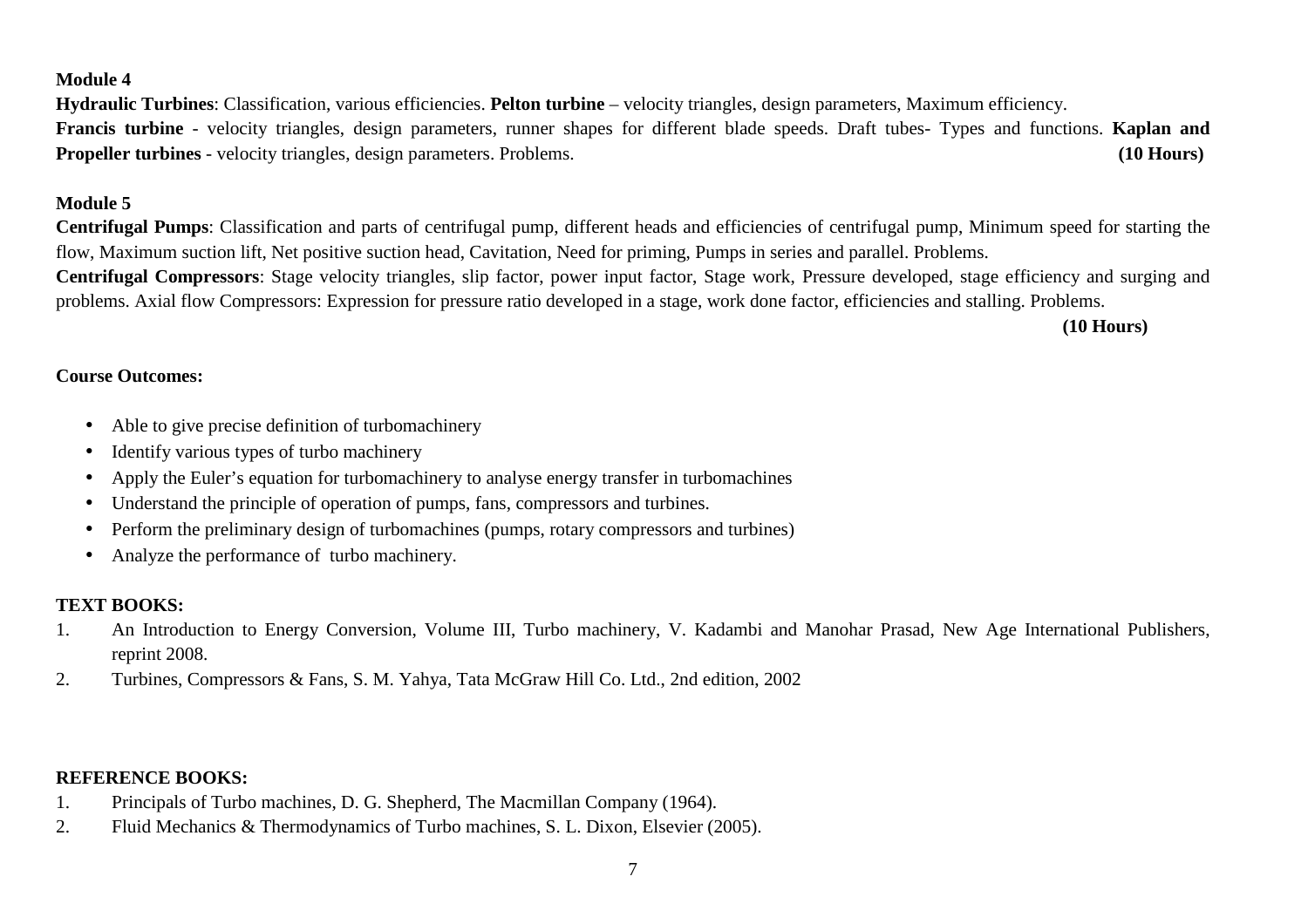3. Text Book of Turbo machines, M. S. Govindegouda and A. M. Nagaraj, M. M. Publications, 4Th Ed, 2008.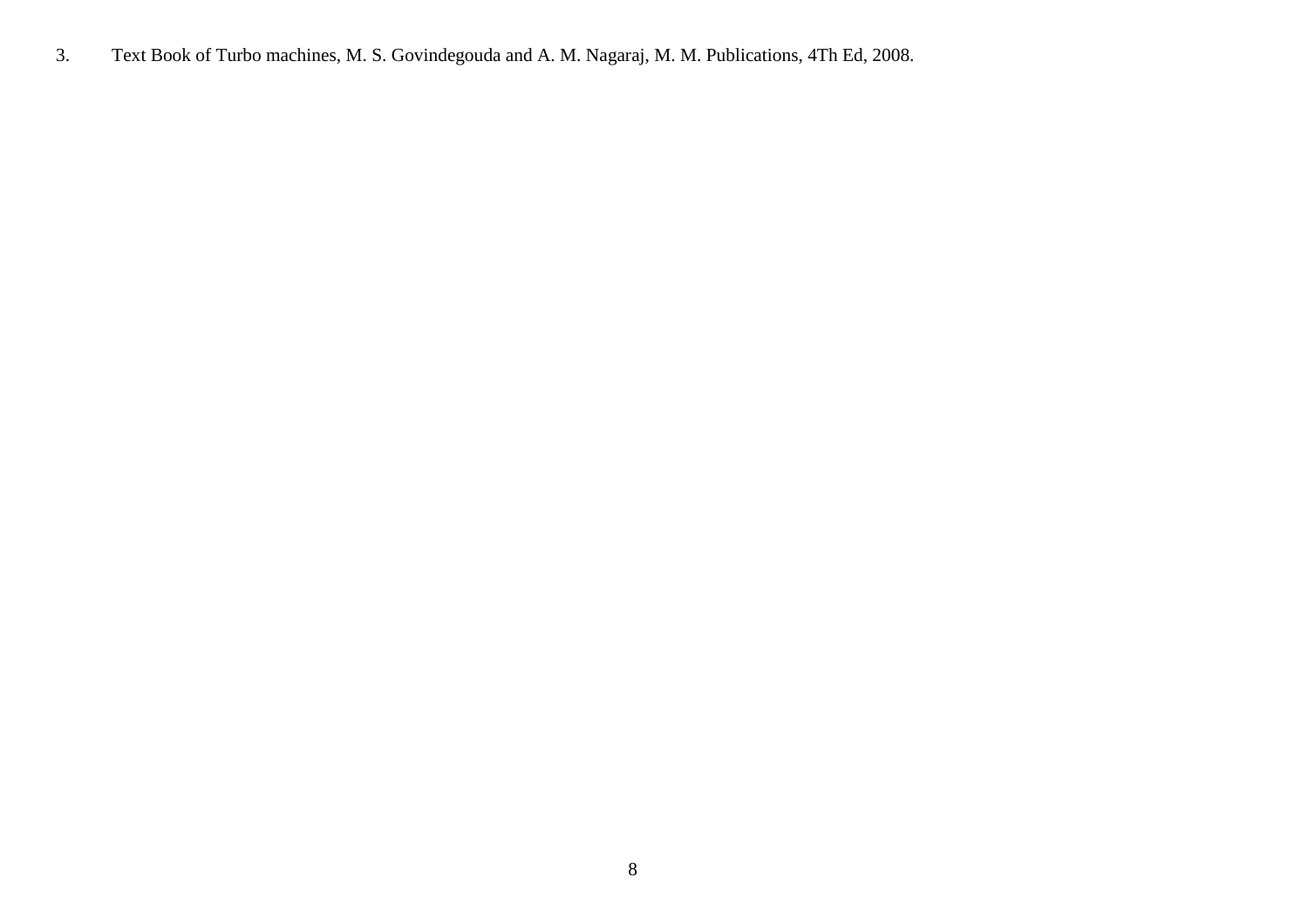# **DESIGN OF MACHINE ELEMENTS – I**

|                            | Code  | Credits | T D         | Assessment |            | Exam            |  |
|----------------------------|-------|---------|-------------|------------|------------|-----------------|--|
| Course                     |       |         |             | <b>SEE</b> | <b>CIA</b> | <b>Duration</b> |  |
| Design of Machine Elements | 5ME54 | 04      | $3 - 2 - 0$ | 80         | 20         | 3Hrs            |  |

#### **Course Objectives**

- 1. Able to understandmechanicaldesign procedure, materials, codes and use of standards
- 2. Able to design machine components for static, impact and fatigue strength.
- 3. Able to design fasteners, shafts, joints, couplings, keys, threaded fasteners riveted joints, welded joints and power screws.

#### **Module-1**

#### **Fundamentals of Mechanical Engineering Design**

 Mechanical engineering design, Phases of design process, Design considerations, Engineering Materials and their Mechanical properties,Standards and Codes, Factor of safety, Material selection.

Static Stresses: Static loads .Normal, Bending, Shear andCombinedstresses.Stress concentration and determination of stress concentration factor.

#### **Module -2**

#### **Design for Impact and Fatigue Loads**

Impact stress due to Axial, Bending and Torsional loads.

Fatigue failure: Endurance limit, S-N Diagram, Low cycle fatigue, High cycle fatigue, modifying factors: size effect, surface effect. Stress concentration effects, Notch sensitivity, fluctuating stresses, Goodman and Soderberg relationship, stresses due to combined loading, cumulative fatigue damage.

**10Hours**

**10 Hours** 

#### **Module -3**

#### **Design of Shafts, Joints, Couplings and Keys**

 Torsion of shafts, design for strength and rigidity with steady loading, ASME codes for power transmission shafting, shafts under combined loads. Design of Cotter and Knuckle joints, Rigid and flexible couplings, Flange coupling, Bush and Pin type coupling and Oldham's coupling. Design of keyssquare, saddle, flat and father.

**10 Hours**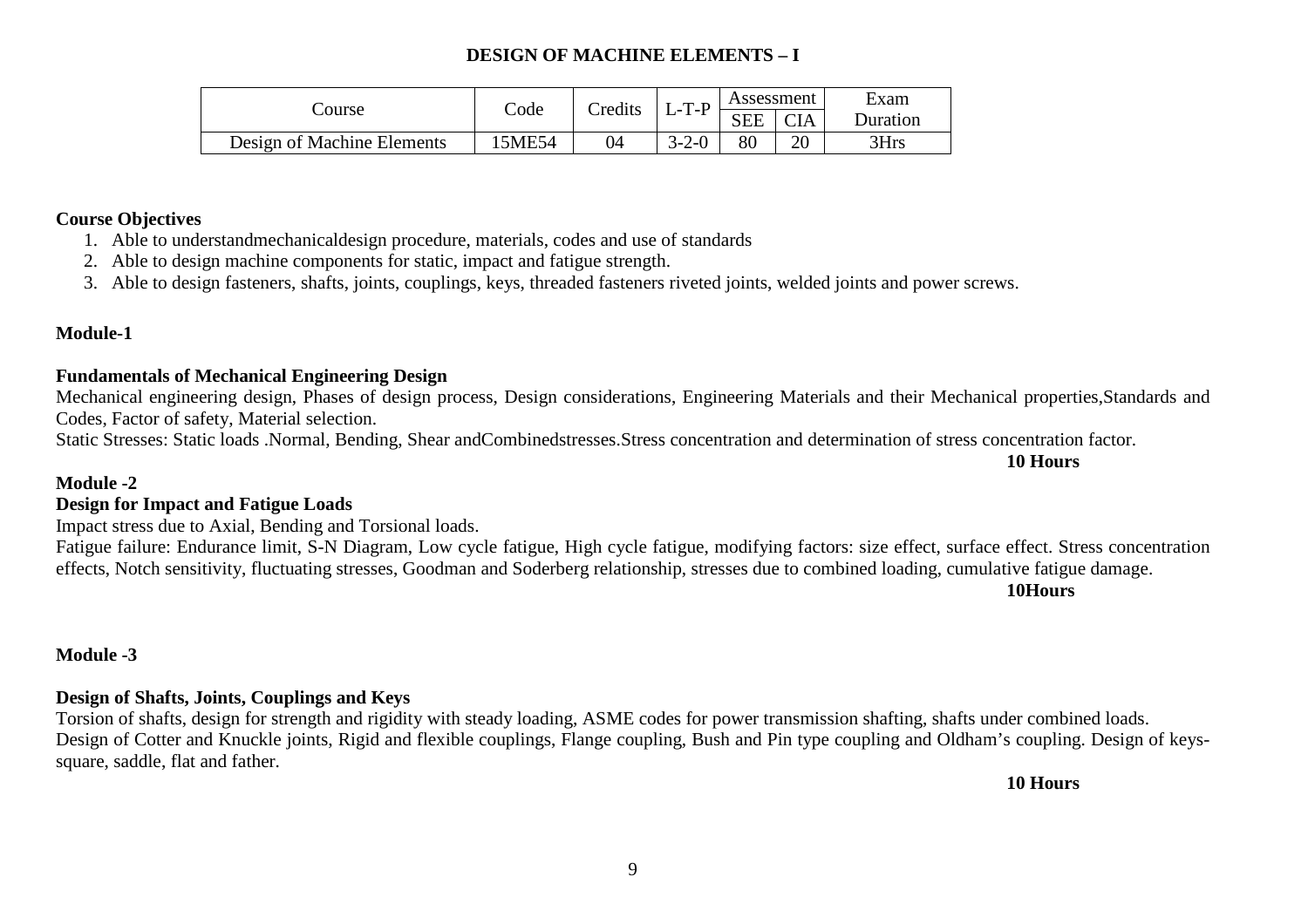#### **Reference Books:**

- 1. Machine Design, Robert L. Norton, Pearson Education Asia, 2001.
- 2. Engineering Design, George E. Dieter, Linda C Schmidt, McGraw Hill Education, Indian Edition, 2013.
- 3. Design of Machined Elements, S C Pilli and H. G. Patil, I. K. International Publisher, 2017.
- 4. Machine Design, Hall, Holowenko, Laughlin (Schaum's Outline series) adapted by S.K Somani, tata McGraw Hill Publishing company Ltd., New Delhi, Special Indian Edition, 2008

#### **Module -5**

#### **Threaded Fasteners and Power Screws**

 Stresses in threaded fasteners, Effect of initial tension, Design of threaded fasteners under static loads, Design of eccentrically loaded bolted joints.Types of power screws, efficiency and self-locking, Design of power screw, Design of screw jack: (Complete Design).

**10 Hours** 

**10 Hours** 

#### **Course outcomes**

On completion of the course the student will be able to

- 1. Describe the design process, choose materials.
- 2. Apply the codes and standards in design process.
- 3. Analyze the behavior of machine components under static, impact, fatigue loading using failure theories.
- 4. Design shafts, joints, couplings.
- 5. Design of riveted and welded joints.
- 6. Design of threaded fasteners and power screws

#### **Text Books:**

- 1. Design of Machine Elements, V.B. Bhandari, Tata McGraw Hill Publishing Company Ltd., New Delhi, 2nd Edition 2007.
- 2. Mechanical Engineering Design, Joseph E Shigley and Charles R. Mischke. McGraw Hill International edition, 6th Edition, 2009.

#### **Design Data Handbook:**

- 1. Design Data Hand Book, K. Lingaiah, McGraw Hill, 2nd Ed.
- 2. Data Hand Book, K. Mahadevan and Balaveera Reddy, CBS Publication
- 3. Design Data Hand Book, S C Pilli and H. G. Patil, I. K. International Publisher, 2010.

# **Module - 4**

# **Riveted Joints and Weld Joints**

 Rivet types, rivet materials, failures of riveted joints, Joint Efficiency, Boiler Joints, Lozanze Joints, Riveted Brackets, eccentrically loaded joints.Types of welded joints, Strength of butt and fillet welds, welded brackets with transverse and parallel fillet welds, eccentrically loaded welded joints.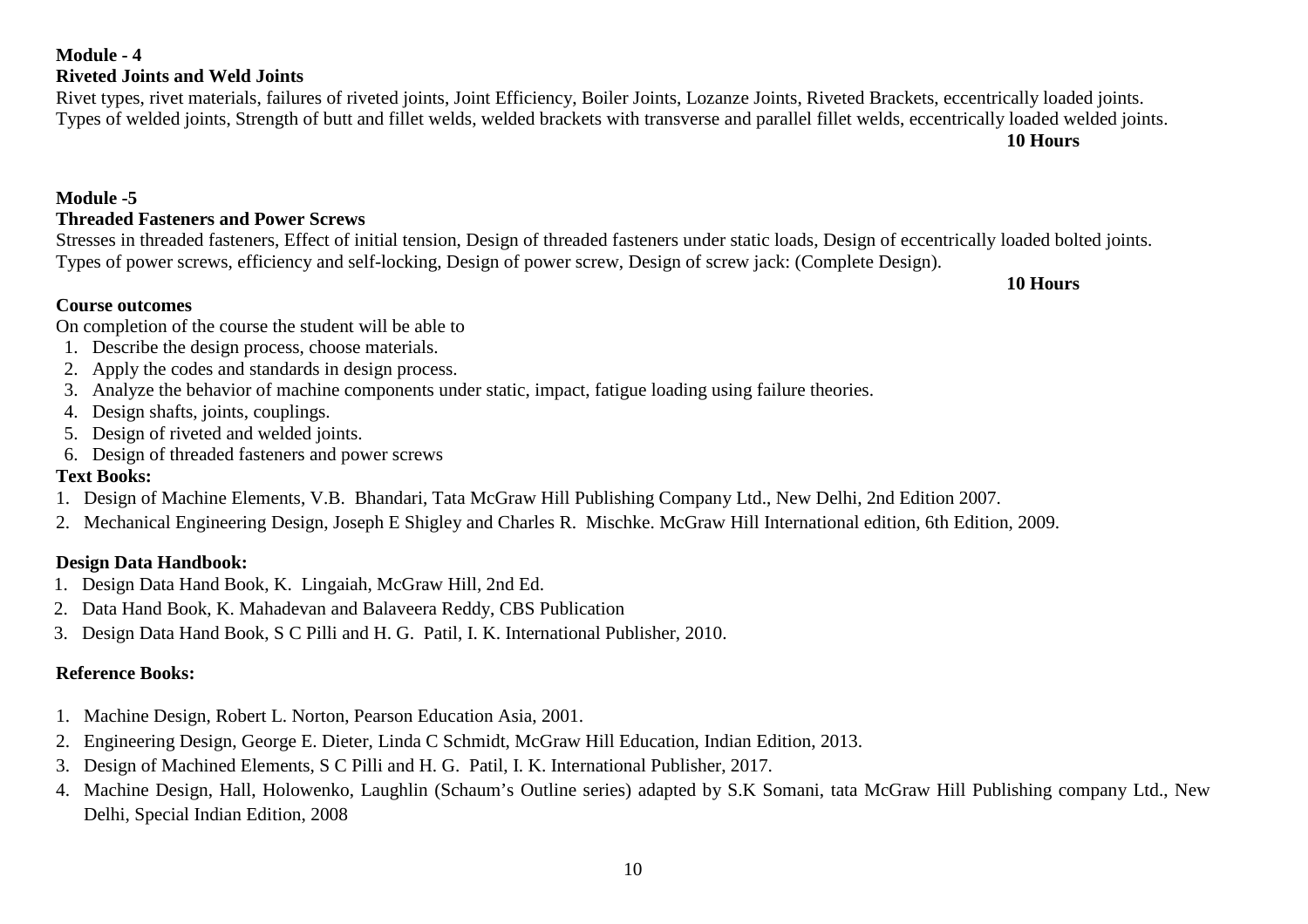# **REFRIGERATION AND AIR-CONDITIONING**

#### **(Professional Elective-I)**

|                                    | Code    | Credits | $T-P$       | Assessment |            | Exam     |  |
|------------------------------------|---------|---------|-------------|------------|------------|----------|--|
| Course                             |         |         |             | <b>SEE</b> | <b>CIA</b> | Duration |  |
| Refrigeration And Air-Conditioning | 15ME551 |         | $3 - 0 - 0$ | 80         | 20         | 3Hrs     |  |

**Pre-requisites:** Basic and Applied Thermodynamics

### **Courseobjectives**

- 1. Study the basic definition, ASHRAE Nomenclature for refrigerating systems
- 2. Understand the working principles and applications of different types of refrigeration systems
- 3. Study the working of air conditioning systems and their applications
- 4. Identify the performance parameters and their relations of an air conditioning system

# **Module – I**

 **Introduction to Refrigeration** –Basic Definitions, ASHRAE Nomenclature, Air Refrigeration Cycles-reversed Carnot cycle, Bell-Coleman cycle analysis, Air Refrigeration systems-merits and demerits and applications:Aircraft refrigeration cycles, Joule Thompson coefficient and Inversion Temperature, Linde, Claude and Stirling cycles for liquefaction of air.

8 Hours

 **Industrial Refrigeration**-Chemical and process industries, Dairy plants, Petroleum refineries, Food processing and food chain, Miscellaneous **8 Hours** 

# **Module – II**

 **Vapour Compression Refrigeration System(VCRS)**: Comparison of Vapour Compression Cycle and Gas cycle,Vapour Compression Refrigeration system Working and analysis, Limitations, Superheat horn and throttling loss for various refrigerants, efficiency,Modifications to standard cycle – liquidsuction heat exchangers, Grindlay cycle and Lorenz cycle, Optimum suction condition for optimum COP – Ewing's construction and Gosney'smethod.Actual cycles with pressure drops, Complete Vapour Compression Refrigeration System, Multi-Pressure,Multi-evaporator systems or Compound Vapour Compression Refrigeration Systems – Methods like Flash Gas removal, Flash inter cooling and water Inter cooling.

#### **10 Hours**

# **Module – III**

 **Vapour Absorption Refrigeration Systems**: Absorbent – Refrigerant combinations, Water-Ammonia Systems,Practical problems, Lithium- Bromide System, Contrast between the two systems, Modified Version of Aqua-Ammonia System with Rectifier and Analyzer Assembly.Practical problems – crystallization and air leakage, Commercial systems

 **Other types of Refrigeration systems**: Brief Discussion on (i) Steam-Jet refrigeration system and (ii) Thermoelectric refrigeration, pulse tube refrigeration, thermo acoustic refrigeration systems **8** 

#### **Hours**

# **Module – IV**

 **Refrigerants:**Primary and secondary refrigerants, Designation of Refrigerants, Desirable properties of refrigerants including solubility in water and lubricating oil, material compatibility, toxicity, flammability, leak detection, cost, environment and performance issues Thermodynamic properties of refrigerants, Synthetic and natural refrigerants, Comparison between different refrigerants vis a vis applications, Special issues and practical implications Refrigerant mixtures – zeotropic and azeotropicmixtures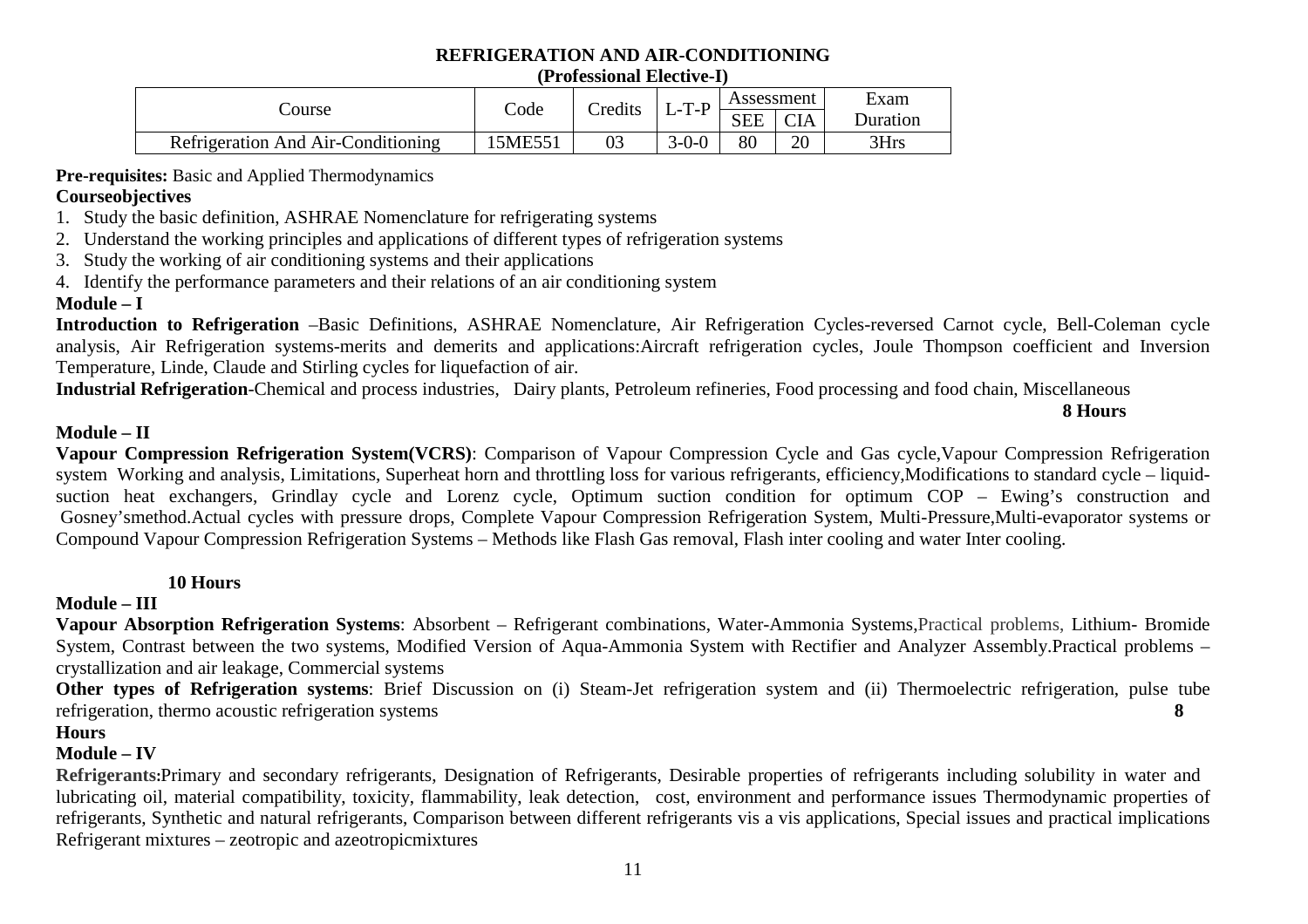**Refrigeration systems Equipment**: Compressors, Condensers, Expansion Devices and Evaporators, A brief look at other components of the system.

# **Module – V**

 **Air-Conditioning**: Introduction to Air-Conditioning, Basic Definition, Classification, power rating, ASHRAE Nomenclature pertaining to Air-Conditioning, Applications of Air-Conditioning, Mathematical Analysis of Air-Conditioning Loads, Related Aspects, Different Air-Conditioning Systems-Central – Station Air-Conditioning System, Unitary Air-Conditioning System, Window Air-Conditioner and Packaged Air-Conditioner, Components related to Air-Conditioning Systems.

**8 Hours**

 **Transport air conditioning Systems**:Air conditioning systems for automobiles (cars, buses etc.), Air conditioning systems for trains, Air conditioning systems for ships. **8 Hours** 

# **Course Outcomes**

At the end of the course, the student will be able to:

- 1. Illustrate the principles, nomenclature and applications of refrigeration systems.
- 2. Explainvapour compression refrigeration system and identify methods for performance improvement
- 3. Study the working principles of air, vapour absorption, thermoelectric and steam-jet and thermo-acoustic refrigeration systems
- 4. Estimate the performance of air-conditioning systems using the principles of psychometry.
- 5. Compute and Interpret cooling and heating loads in an air-conditioning system
- 6. Identify suitable refrigerant for various refrigerating systems

#### **TEXT BOOKS**

- 1. Roy J. Dossat, Principles of Refrigeration, Wiley Limited
- 2. Arora C.P., Refrigeration and Air-conditioning, Tata Mc Graw –Hill, New Delhi, 2<sup>nd</sup>Edition, 2001.
- 3. Stoecker W.F., and Jones J.W., Refrigeration and Air-conditioning, Mc Graw Hill, New Delhi 2nd edition, 1982.

#### **REFERENCE BOOKS**

- 1. Dossat,Principles of Refrigeration Pearson-2006.
- 2. McQuistion, Heating, Ventilation and Air Conditioning, Wiley Students edition, 5<sup>th</sup>edition 2000.
- 3. PITA,Air conditioning 4rth edition, pearson-2005
- 4. Refrigeration and Air-Conditioning' by Manoharprasad
- 5. S C Arora& S Domkundwar, Refrigeration and Air-Conditioning DhanpatRai Publication
- 6. http://nptel.ac.in/courses/112105128/#

# **Data Book:**

- 1. Shan K. Wang,Handbook of Air Conditioning and Refrigeration, 2/e,2001 McGraw-Hill Education
- 2. Mathur M.L. &Mehta ,Refrigerant and Psychrometric Properties (Tables & Charts) SI Units, F.S., Jain Brothers,2008

# **E- Learning**

• VTU, E- learning, MOOCS, Open courseware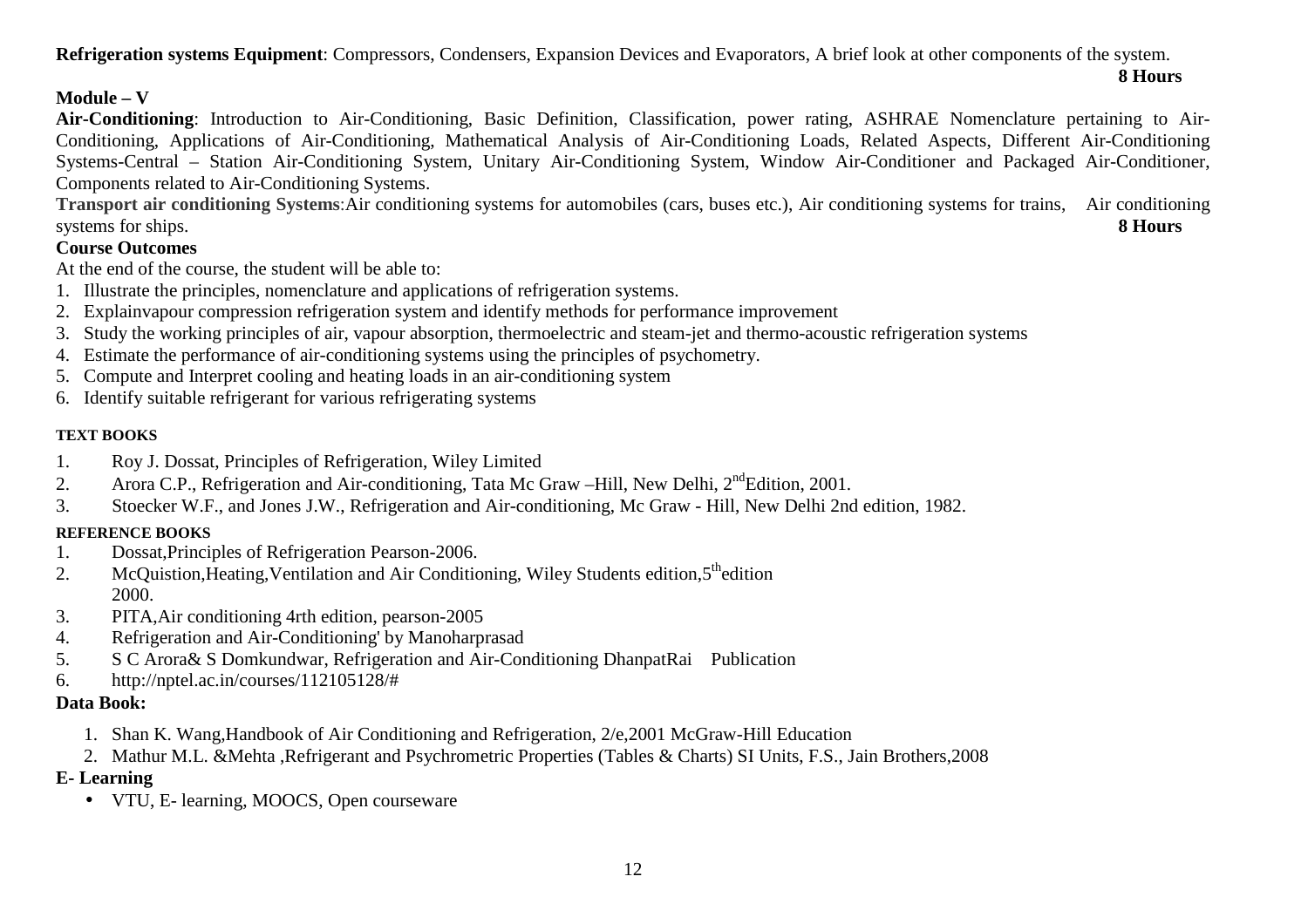# **THEORY OF ELASTICITY (Professional Elective-I)**

| Course               |         | Credits | $L-T-P$     | Assessment |            | Exam     |
|----------------------|---------|---------|-------------|------------|------------|----------|
|                      | Code    |         |             | <b>SEE</b> | <b>CIA</b> | Duration |
| Theory of Elasticity | 15ME552 | 03      | $3 - 0 - 0$ | 80         | ററ         | 3Hrs     |

#### **Course objectives**

- 1. To gain knowledge of stresses and strains in 3D and their relations and thermal stresses.
- 2. To understand the 2D analysis of elastic structural members.
- 3. To gain knowledge of thermal stresses and stability of columns
- 4. To analysis elastic members for the stresses and strains induced under direct loading conditions.
- 5. To analyse the axisymmetric and torsional members.
- 6. To analyse the thermal stresses induced in disks and cylinders.
- 7. To analyse the stability of columns

# **Module –1**

 **Analysis of Stress:**Definition and notation of stress, equations of equilibrium in differential form, stress components on an arbitrary plane, equality of cross shear, stress invariants, principal stresses,octahedral stress, planes of maximum shear, stress transformation, plane state of stress, Numerical problems **8** 

**Hours** 

# **Module - 2**

**Analysis of Strain:**Displacement field, strains in term of displacement field, infinitesimal strain at a point, engineering shear strains,strain invariants, principal strains, octahedral strains, plane state of strain, compatibility equations, strain transformation, Numerical Problems. **8 Hours** 

# **Module –3**

 **Two-Dimensional classical elasticity Problems:**Cartesian co-ordinates - Relation between plane stress and plane strain, stress functions for plane stress and plane strain state, Airy's stress functions, Investigation of Airy's stress function for simple beams, bending of a narrow cantilever beam of rectangular cross section under edge load. Bending of simply supported beam under UDL.General equations in polar coordinates, stress distribution symmetrical about an axis, Thick wall cylinder subjected to internal and external pressures, Numerical Problems.

# **Module – 4**

**Axisymmetric and Torsion problems:**Stresses in rotating discs of uniform thickness and cylinders. Torsion of circular, elliptical and triangular bars, Prandtl's membrane analogy,torsion of thin walled thin tubes, torsion of thin walled multiple cell closed sections. Numerical Problems

#### **8 Hours**

**10 Hours**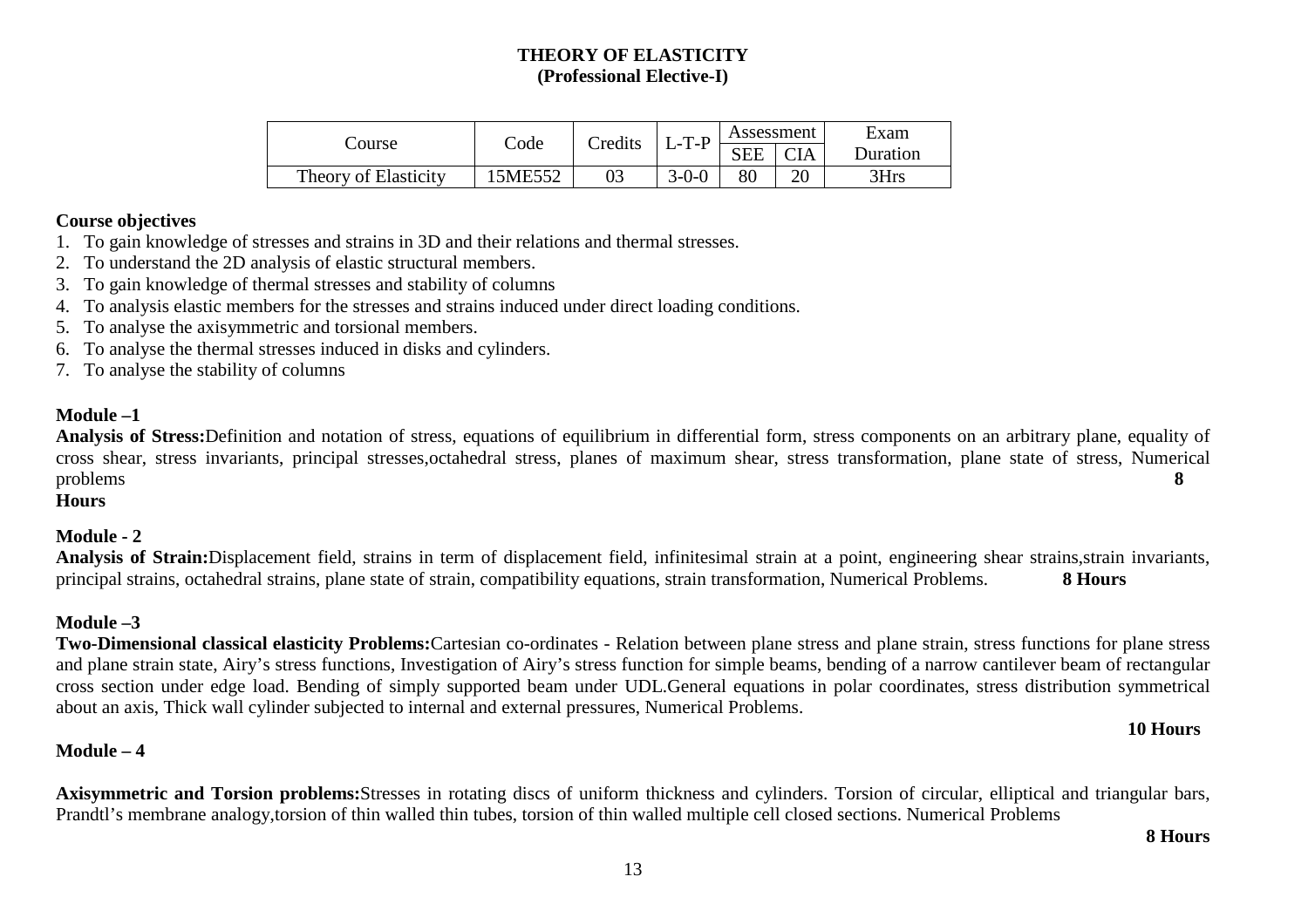# **Module -5**

**Thermal stress and Elastic stability:** Thermo elastic stress strain relations, equations ofequilibrium,thermal stresses in thin circular discs and in long circularcylinders.Euler's column buckling load: clamped-free, clamped-hinged, clamped-clamped and pin-ended, Numerical Problems

**8 Hours** 

#### **Course outcomes**

At the end of course student able to:

- 1. Describe the state of stress and strain in 2D and 3D elastic members subjected to direct loads and thermal loads.
- 2. Analyse the structural members: beam, rotating disks, columns
- 3. Analyse the torsional rigidity of circular and non-circular sections.
- 4. Analyse the stability of columns

### **Text Books:**

- 1. Theory of Elasticity, S. P. Timoshenko and J. N Goodier, Mc. Graw, Hill International, 3<sup>rd</sup> Ed., 2010.
- 2. Theory of Elasticity, Dr. Sadhu Singh, Khanna Publications, 2004.

### **References Books:**

- 1.Advanced Mechanics of solids, L. S. Srinath, Tata Mc. Graw Hill,2009.
- 2. Theory of Elastic stability, Stephen P. Timoshenko, Mc Graw Hill, 2<sup>nd</sup> Ed, 2014.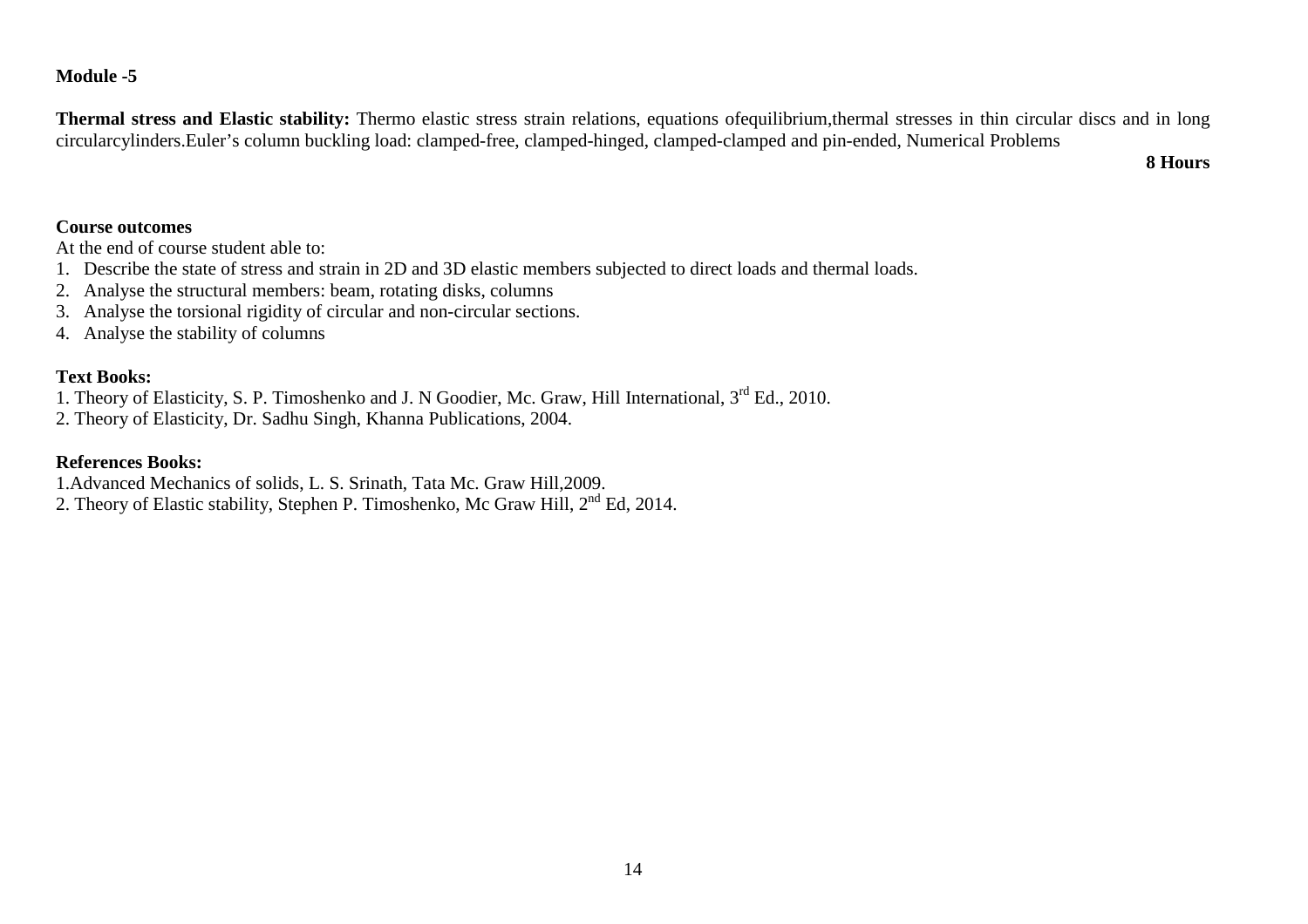# **HUMAN RESOURCE MANAGEMENT (Professional Elective-I)**

|                              | Code    | Credits | $L-T-P$     | Assessment |            | Exam     |
|------------------------------|---------|---------|-------------|------------|------------|----------|
| Course                       |         |         |             | <b>SEE</b> | <b>CIA</b> | Duration |
| Human Resource<br>Management | 15ME553 | 03      | $3 - 0 - 0$ | 80         |            | 3Hrs     |

#### **Course Objectives:**

- 1. To develop a meaningful understanding of HRM theory, functions and practices.
- 2. To apply HRM concepts and skills across various types of organizations.

#### **Module – 1**

#### **Human Resource Management**

Introduction, meaning, nature, scope of HRM. Importance and Evolution of the concept of HRM. Major functions of HRM, Principles of HRM, Organization of Personnel department, Role of HR Manager.

**Job Analysis:** Meaning, process of job analysis, methods of collecting job analysis data, Job Description and Specification, Role Analysis.

**08 hours**

#### **Module – 2**

 **Human Resource Planning:** Objectives, Importance and process of Human Resource planning, Effective HRP **Recruitment:** Definition, Constraints and Challenges, Sources and Methods of Recruitment, New Approaches to recruitment.**Selection:** Definition and Process of Selection. **08 hours**

#### **Module – 3**

 **Placement:** Meaning, Induction/Orientation, Internal Mobility, Transfer, Promotion, Demotion and Employee Separation. **Training and development:** Training v/s development, Training v/s Education, Systematic Approach to Training, Training Methods, Executive Development, Methods and Development of Management Development, Career and Succession Planning.

#### **08 hours**

#### **Module – 4**

 **Performance Appraisal:** Concept of Performance Appraisal, the Performance Appraisal process, Methods of Performance Appraisal, Essential Characteristic of an Effective Appraisal System.

 **Compensation:** Objectives of Compensation Planning, Job Evaluation, Compensation Pay Structure in India, Wage and Salary Administration, Factors Influencing Compensation Levels, Executive Compensation. **09 hours**

#### 15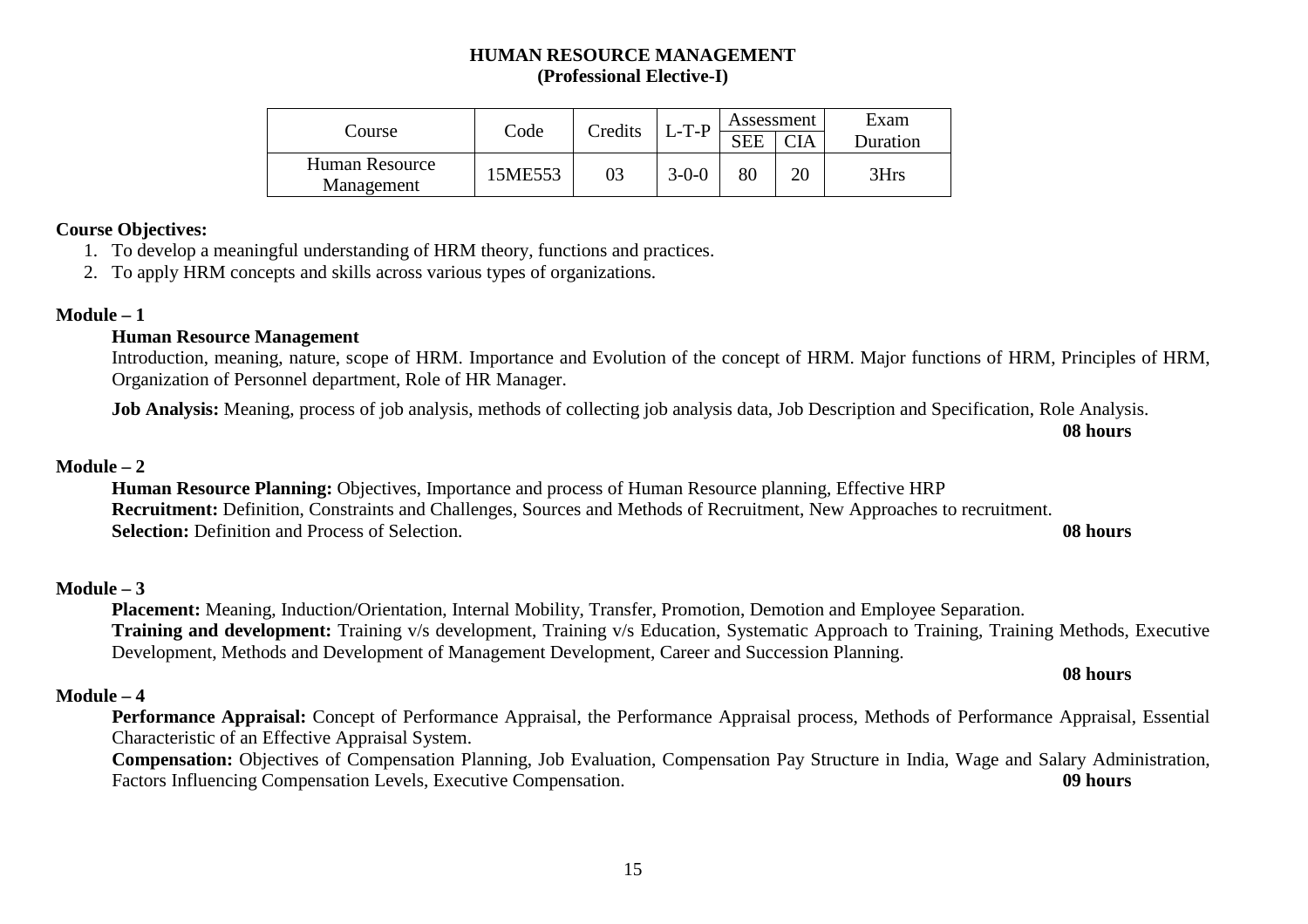#### **Module – 5**

**Employee Welfare:** Introduction, Types of Welfare Facilities and Statutory Provisions.

**Employee Grievances:** Employee Grievance procedure, Grievances management in Indian Industry.

**Discipline:** Meaning, approaches to discipline, essential of a good disciplinary system, managing difficult employees.

**09 hours**

#### **Course Outcomes**

On completion of the course the student will be able to

- 1. Understand the importance, functions and principles Human Resource Management and process of Job analysis
- 2. Summarize the objectives of Human Resource planning, Recruitment and selection process
- 3. Understand the process involved in Placement, Training and development activities.
- 4. Understand the characteristics of an effective appraisal system and compensation planning.
- 5. Understand the issues related to employee welfare, grievances and discipline.

# **TEXTBOOKS**

- 1. Human Resource Management- Rao V.S.P, Excel books, 2010
- 2. Human Resource Management- Cynthia D. Fisher, 3/e, AIPD, Chennai
- 3. Human Resource Management: A South Asian Perspective, Snell, Bohlander&Vohra, 16<sup>th</sup> Rep., Cengage Learning, 2012
- 4. Human Resource Management- Lawrence S Kleeman, Biztantra, 2012
- 5. Human Resource Management- Aswathappa K, HPH

# **REFERENCE BOOKS**

- 1. Human Resource Management- John M. Ivancevich, 10/e, McGraw Hill.
- 2. Human Resource Management in Practice- Srinivas R. Kandulla, PHI
- 3. Human Resource Management- Luis R Gomez-Mejia, David B. Balkin, Robert L Cardy, 6/e, PHI, 2010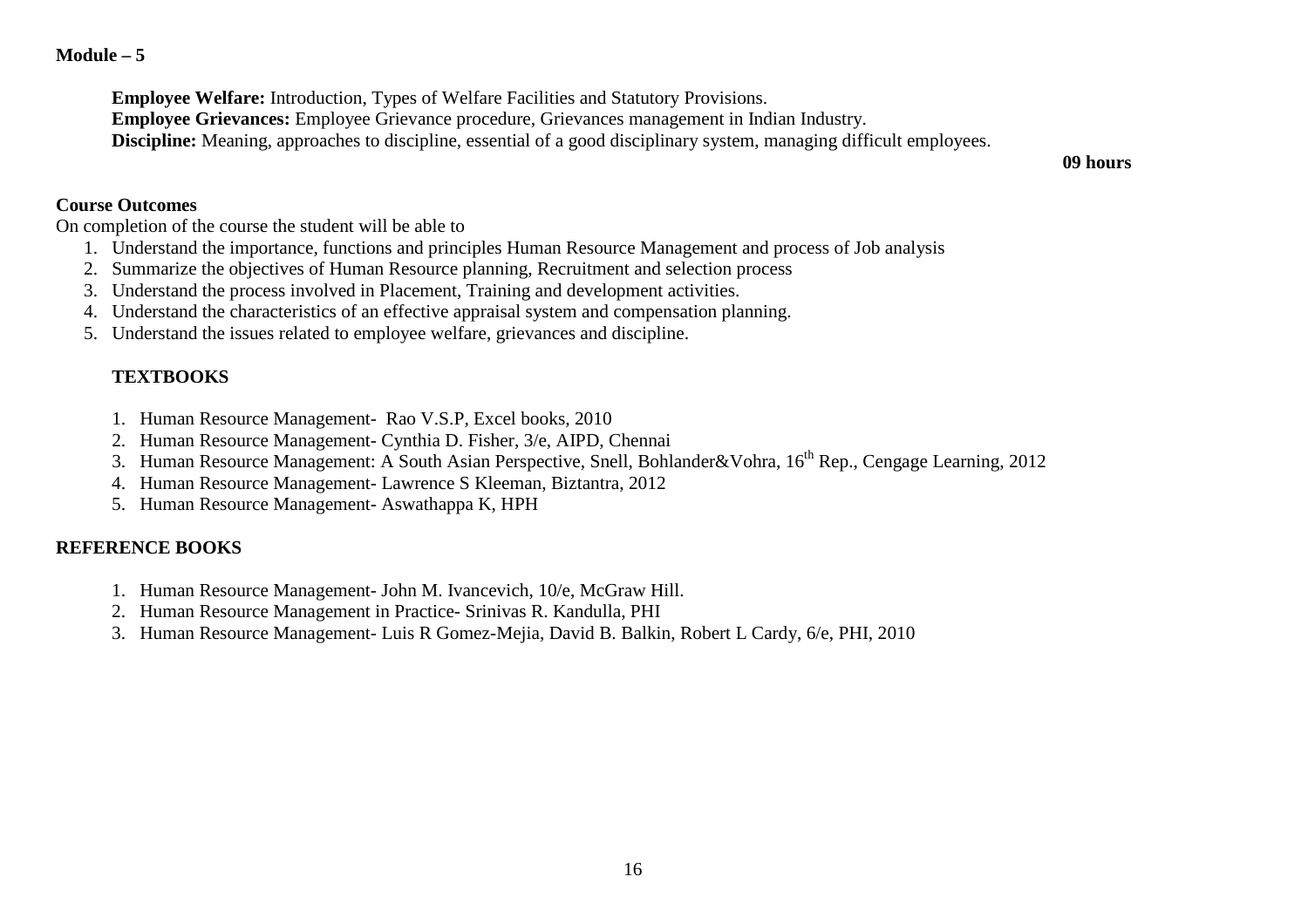# **NON TRADITIONAL MACHINING (Professional Elective-I)**

|                              | Code    | Credits | $L-T-P$     | Assessment |     | Exam     |
|------------------------------|---------|---------|-------------|------------|-----|----------|
| Course                       |         |         |             | <b>SEE</b> | CIA | Duration |
| Non Traditional<br>Machining | 15ME554 | 03      | $3 - 0 - 0$ | 80         |     | 3Hrs     |

# **MODULE 1 INTRODUCTION**

 Introduction to Non-traditional machining, Need for Non-traditional machining process, Comparison between traditional and non-traditional machining, general classification Non-traditional machining processes, classification based on nature of energy employed in machining, selection of non-traditional machining processes, Specific advantages, limitations and applications of non-traditional machining processes. **08 hours** 

# **MODULE 2**

 **Ultrasonic Machining (USM):** Introduction, Equipment and material process, Effect of process parameters: Effect of amplitude and frequency, Effect of abrasive grain diameter, effect of slurry, tool & work material. Process characteristics: Material removal rate, tool wear, accuracy, surface finish, applications, advantages & limitations of USM.

 **Abrasive Jet Machining (AJM):** Introduction, Equipment and process of material removal, process variables: carrier gas, type of abrasive, work material, stand-off distance (SOD).Process characteristics-Material removal rate, Nozzle wear, accuracy & surface finish.Applications, advantages & limitations of AJM.

**Water Jet Machining (WJM):** Equipment & process, Operation, applications, advantages and limitations of WJM.

**08 hours** 

# **MODULE 3 ELECTROCHEMICAL MACHINING (ECM)**

Introduction, Principle of electro chemical machining: ECM equipment, elements of ECM operation, Chemistry of ECM. ECM Process characteristics: Material removal rate, accuracy, surface finish.

Process parameters: Current density, Tool feed rate, Gap between tool & work piece, velocity of electrolyte flow, type of electrolyte, its concentration temperature, and choice of electrolytes. ECM Tooling: ECM tooling technique & example, Tool & insulation materials.

Applications ECM: Electrochemical grinding and electrochemical honing process. Advantages, disadvantages and application of ECG, ECH.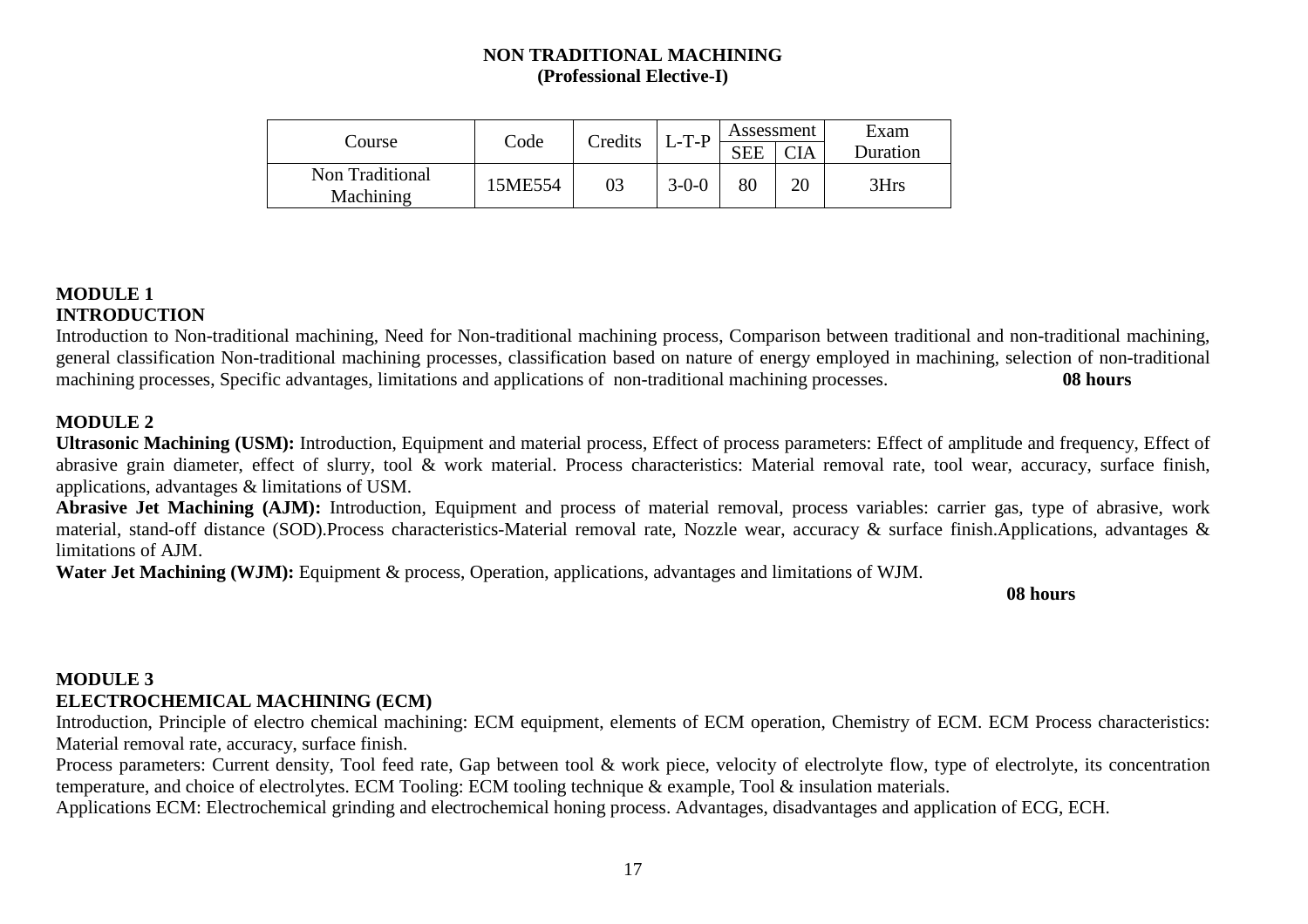# **CHEMICAL MACHINING (CHM)**

 Elements of the process: Resists (maskants), Etchants. Types of chemical machining process-chemical blanking process, chemical milling process. Process characteristics of CHM: material removal rate, accuracy, surface finish, advantages, limitations and applications of chemical machining process.

# **MODULE 4**

# **ELECTRICAL DISCHARGE MACHINING (EDM)**

 Introduction, mechanism of metal removal, EDM equipment: spark erosion generator (relaxation type), dielectric medium-its functions & desirable properties, electrode feed control system. Flushing types; pressure flushing, suction flushing, side flushing, pulsed flushing. EDM process parameters: Spark frequency, current & spark gap, surface finish, Heat Affected Zone. Advantages, limitations & applications of EDM, Electrical discharge grinding, Traveling wire EDM.

### **PLASMA ARC MACHINING (PAM)**

 Introduction, non-thermal generation of plasma, equipment mechanism of metal removal, Plasma torch, process parameters, process characteristics. Safety precautions. Safety precautions, applications, advantages and limitations. **08 hours** 

# **MODULE 5**

# **LASER BEAM MACHINING (LBM)**

Introduction, generation of LASER, Equipment and mechanism of metal removal, LBM parameters and characteristics, Applications, Advantages & limitations.

# **ELECTRON BEAM MACHINING (EBM)**

Introduction, Principle, equipment and mechanism of metal removal, applications, advantages and limitations.

#### **Course Outcomes**

#### **08 hours**

**10 hours** 

On completion of the course, the students will be able to

- 1. Understand the compare traditional and non-traditional machining processand recognize the need for Non-traditional machining process.
- 2. Understand the constructional features, performance parameters, process characteristics, applications, advantages and limitations of USM, AJM and WJM.
- 3. Identify the need of Chemical and electro-chemical machining process along with the constructional features, process parameters, process characteristics, applications, advantages and limitations.
- 4. Understand the constructional feature of the equipment, process parameters, process characteristics, applications, advantages and limitations EDM  $\&$ PAM.
- 5. Understand the LBM equipment, LBM parameters, and characteristics. EBM equipment and mechanism of metal removal, applications, advantages and limitations LBM & EBM.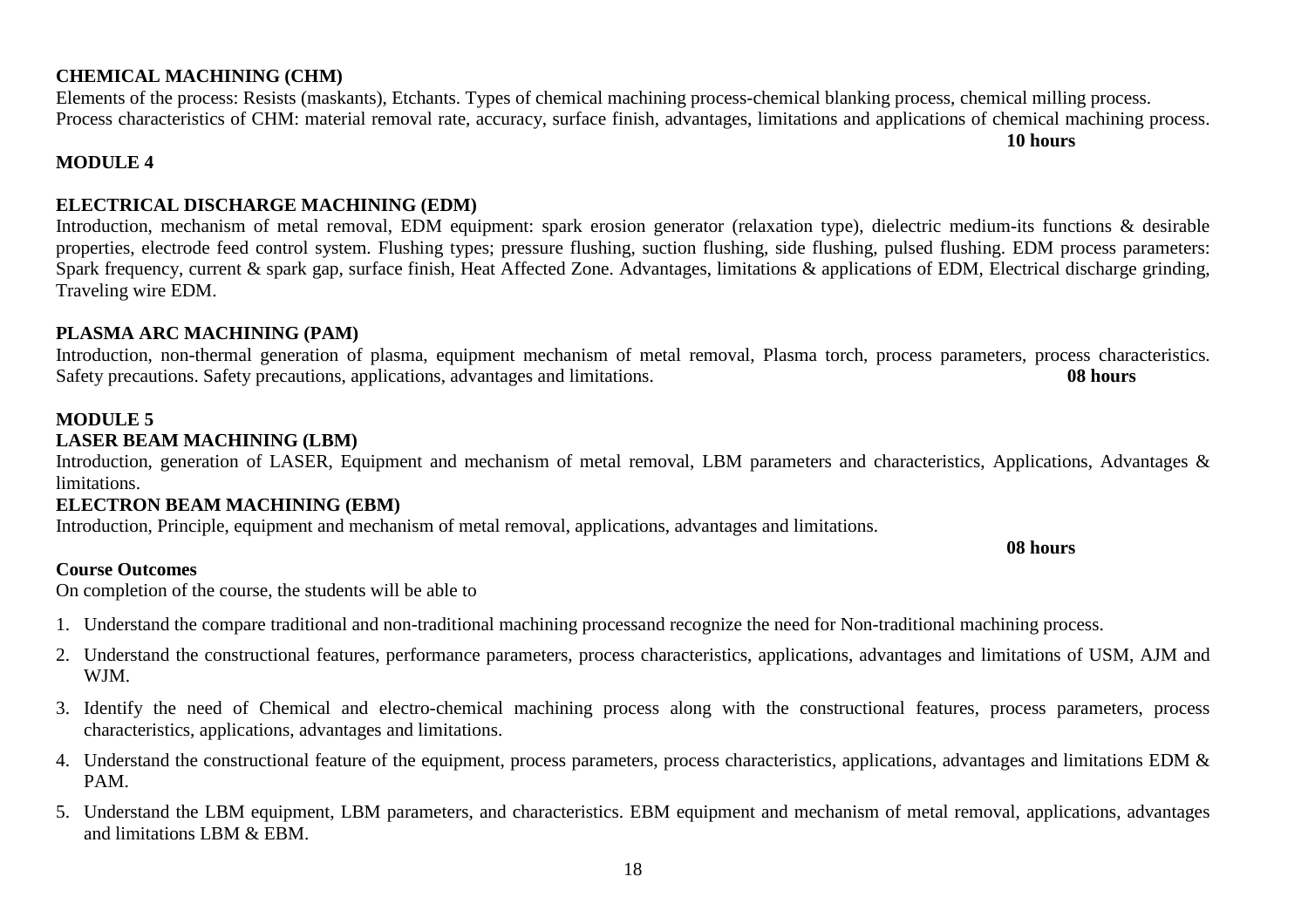# **Text Books:**

- 1. Modern Machining Process by P.C Pandey and H S Shah, McGraw Hill Education India Pvt. Ltd. 2000
- 2. Production technology, HMT, McGraw Hill Education India Pvt. Ltd. 2001

# **Reference Books**

- 1. New Technology, Dr. Amitabha Bhattacharyya, The Institute of Engineers (India), 2000
- 2. Modern Machining process, Aditya, 2002.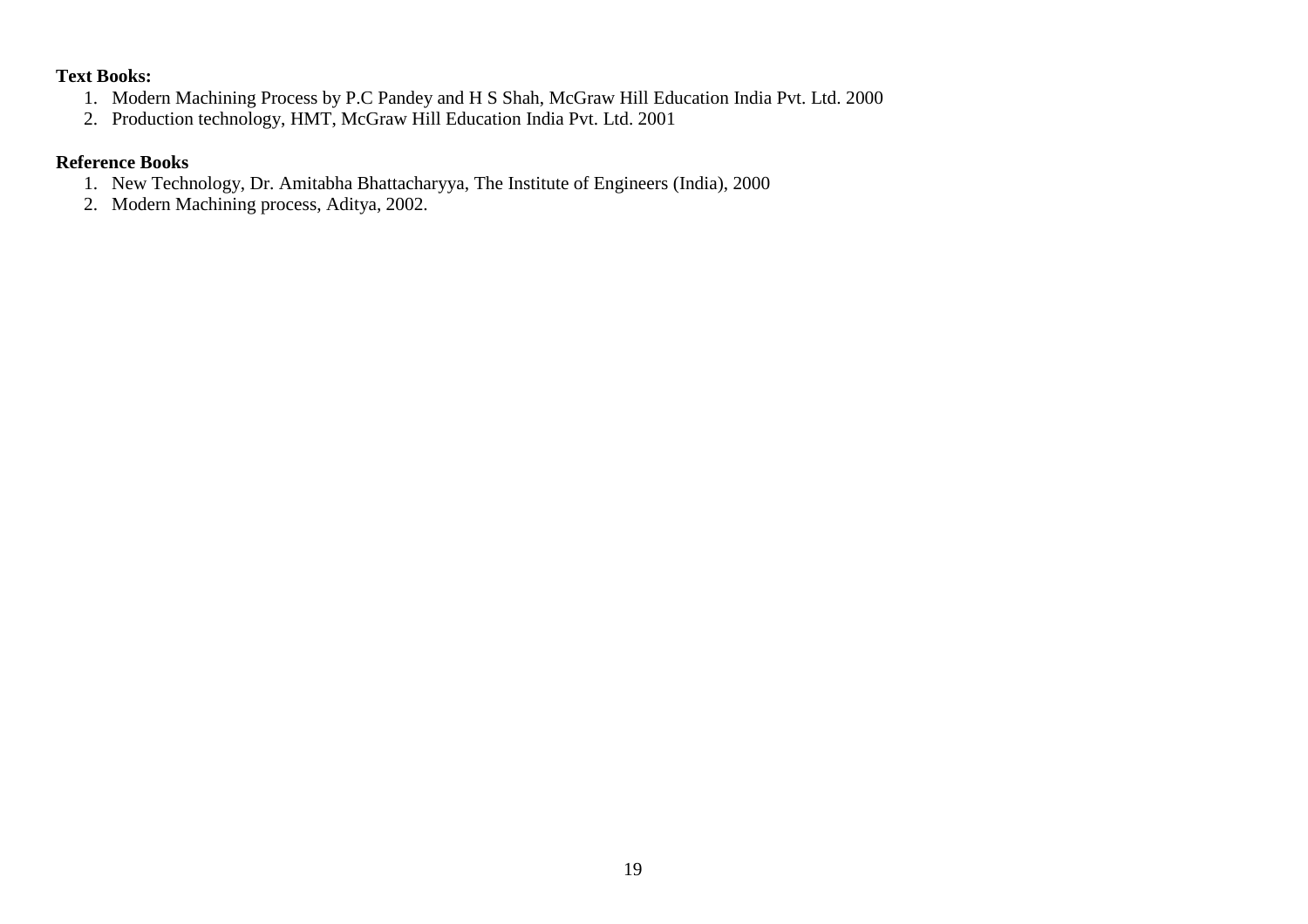#### **OPTIMIZATION TECHNIQUES (OPEN ELECTIVE – I)**

|                                |                   | Credits | $L-T-P$     | Assessment |            | Exam     |
|--------------------------------|-------------------|---------|-------------|------------|------------|----------|
| Course                         | $\mathcal{L}$ ode |         |             | <b>SEE</b> | <b>CIA</b> | Duration |
| <b>Optimization Techniques</b> | 15ME561           |         | $3 - 0 - 0$ | 80         | ገቦ         | 3Hrs     |

# **COURSE OBJECTIVES**

Course Objective:

The general objectives of the course is to

1. Introduce the fundamental concepts of Optimization Techniques;

2. Make the learners aware of the importance of optimizations in real scenarios;

3. Provide the concepts of various classical and modern methods of for constrainedand unconstrained problems in both single and multivariable.

### **MODULE I**

#### **Introduction to Classical Optimization Techniques**

Statement of an Optimization problem – design vector – design constraints – constraint surface – objective function – objective function surfaces – classification of Optimization problems.

### **Classical Optimization Techniques**

 Single variable Optimization, Multi variable Optimization with and without constraints,Multivariable Optimization with equality constraints - solution bymethod of Lagrange multipliers, Multivariable Optimization with inequality constraints - Kuhn – Tucker conditions.

#### **(8 Hours)**

#### **MODULE II**

#### **Linear Programming**

 Various definitions, statements of basic theorems and properties, Advantages, Limitations and Application areas of Linear Programming, Graphical method of Linear Programming problem.

Simplex Method – Phase I and Phase II of the Simplex Method, The Revised Simplex method, Primal and Dual Simplex Method, Big –M method.

#### **(10 Hours)**

#### **MODULE III**

#### **Transportation Problem**

 Finding initial basic feasible solution by north – west corner rule, least cost method and Vogel's approximation method – testing for optimality of balanced transportation problems. (Including assignment and travelling salesman problems) (No degeneracy problems)

#### **Queuing**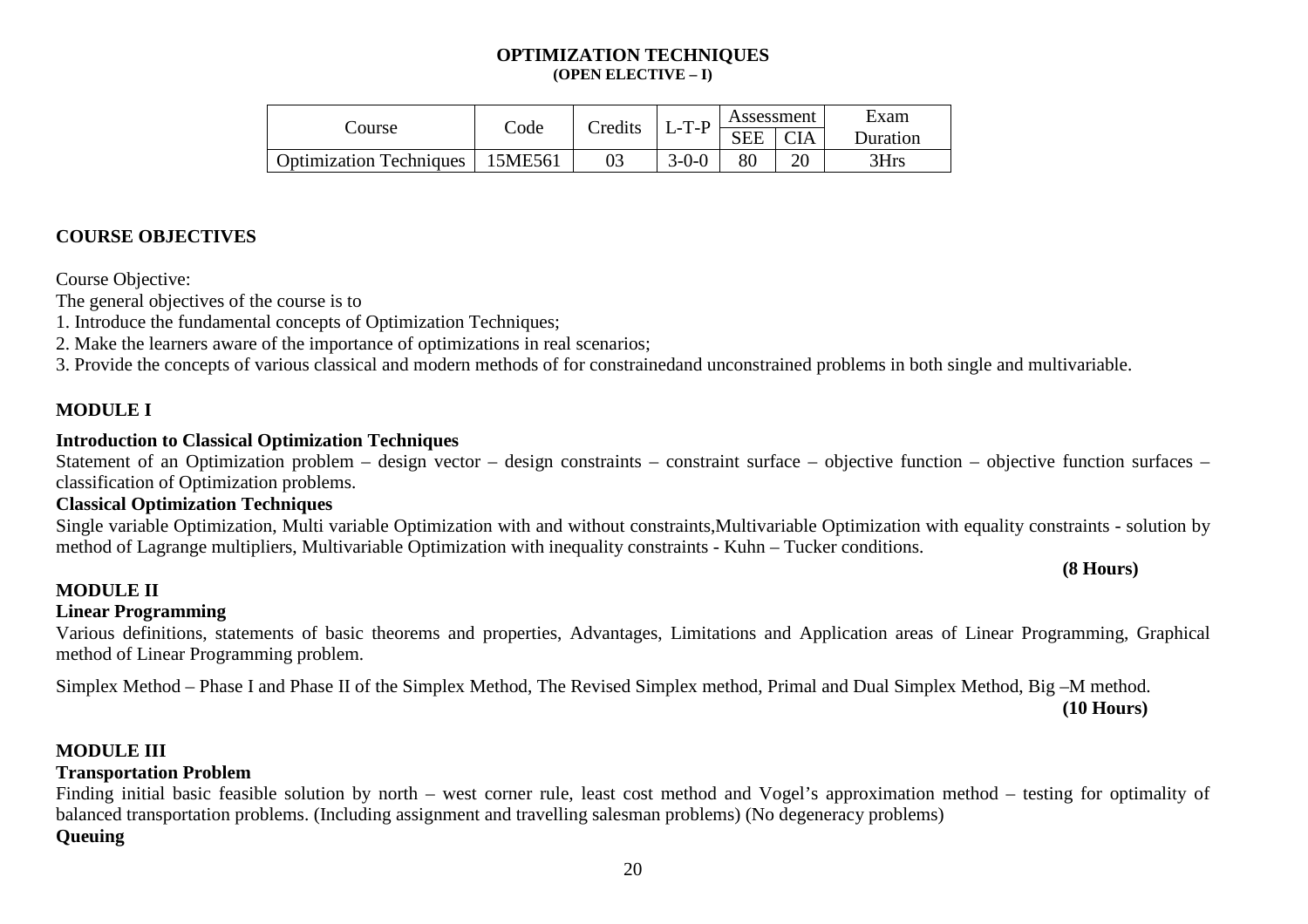21

Queuing Models : Essential features of queuing systems, operating characteristics of queuing system, probability distribution in queuing systems, classification of queuing models, solution of queuing  $M/M/1$  :  $\infty$  /FCFS,  $M/M/1$  : N/FCFS,  $M/M/C$  :  $\infty$ /FCFS,  $M/M/C$  : N/FCFS.

**(8 Hours)**

# **MODULE IV**

# **Dynamic Programming**

 Dynamic programming multistage decision processes – types – concept of sub optimization and the principle of optimality – computational procedure in dynamic programming – examples illustrating the calculus method of solution - examples illustrating the tabular method of solution.

## **Integer Programming**

 Pure and mixed integer programming problems, Solution of Integer programming problems – Gomory's all integer cutting plane method and mixed integer method, branch and bound method, Zero-one programming. **(8 Hours)**

#### **MODULE V**

### **Simulation Modeling**

Introduction, Definition and types, Limitations, Various phases of modeling, Monte Carlo method, Applications, advantages and limitations of simulation

#### **Inventory Models**

Role of demand in the development of inventory models, objectives, inventory costs, quantity discount, Economic Order Quantity (EOQ), EOQ when stock replenishment is not instantaneous, Economic lot size when shortages are allowed, economic lot size with different rate of demand in different cycles (Instantaneous replenishment). (No Dynamic EOQ Models) **(8 Hours)** 

# **COURSE OUTCOMES**

Upon successful completion of this course, students will be able to

- 1. Understand the overview of optimization techniques, concepts of design space, constraint surfaces and objective function.
- 2. Review differential calculus in finding the maxima and minima of functions of several variables.
- 3. Formulate real-life problems with Linear Programming.
- 4. Solve the Linear Programming models using graphical and simplex methods.
- 5. Formulate real-life transportation, assignment and travelling salesman problems to find the optimum solution using transportation algorithms
- 6. Analyze the Queuing model for effective customer satisfaction
- 7. Apply dynamic programming to optimize multi stage decision problems.
- 8. Determine the level of inventory that a business must maintain to ensure smooth operation.
- 9. Construct precedence diagram for series of activities in a huge project to find out probability of expected completion time using PERT-CPM networks. Also reduce the duration of project by method of crashing.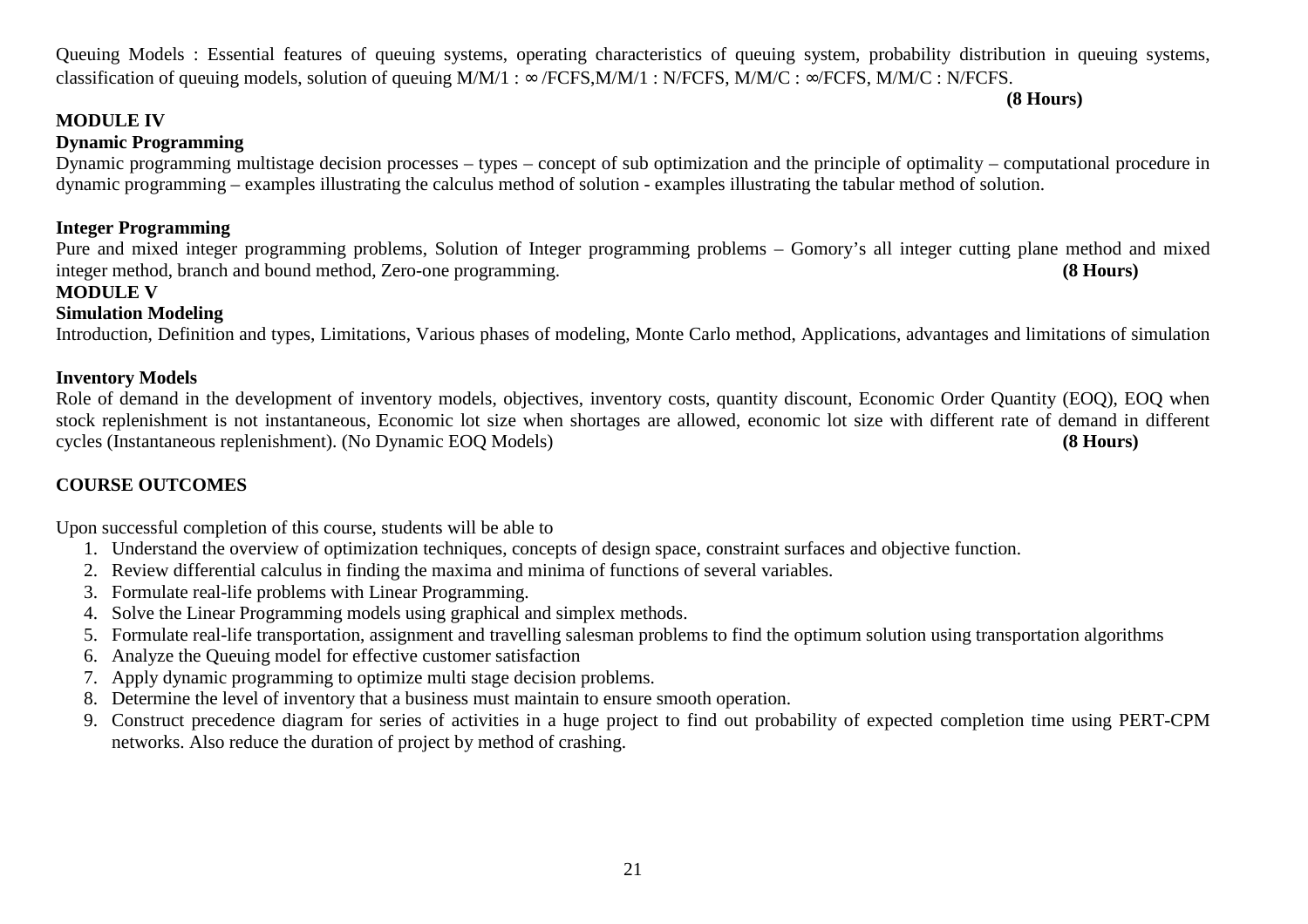# **TEXT BOOKS**

- 1. Engineering optimization: Theory and practice"-by S.S.Rao, New Age International (P) Limited.
- 2. Operations Research: An Introduction" by H A Taha, 5th Edition, Macmillan, New York.
- 3. Operations Research by NVR Naidu, G Rajendra, T Krishna Rao, I K International Publishing house, New Delhi.

# **REFERENCE BOOKS**

- 1. Optimization Methods in Operations Research and systems Analysis" by K.V. Mittal and C. Mohan, New Age, International (P) Limited, Publishers
- 2. Operations Research by S.D.Sharma, KedarnathRamanath& Co
- 3. Linear programming, G. Hadley, Narosa Publishing House, New Delhi.
- 4. Industrial Engineering and Production Management, M. Mahajan, Dhanpat Rai & co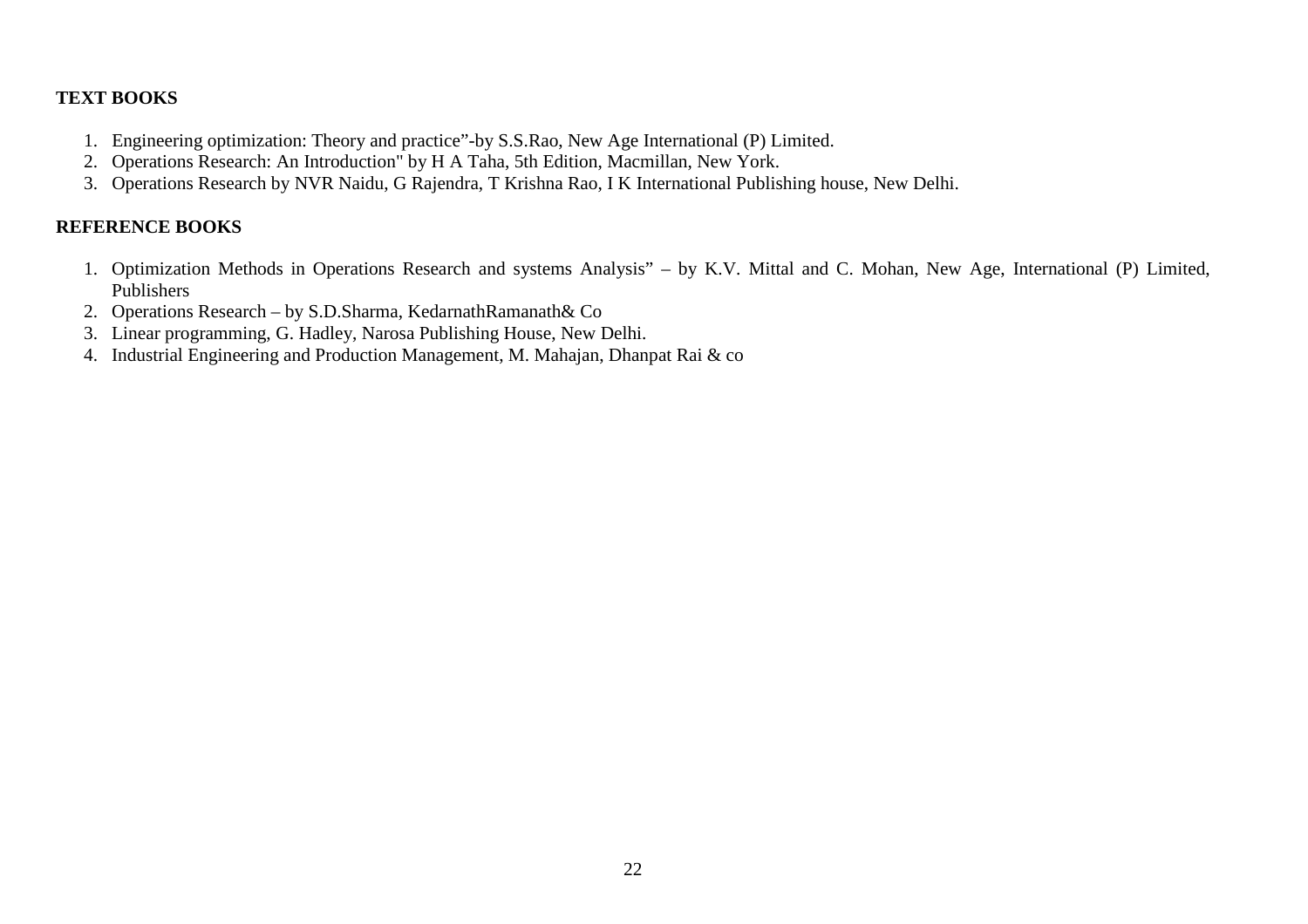#### **ENERGY AND ENVIRONMENT (OPEN ELECTIVE – I)**

|                               | Code    | Credits | $L$ -T-P    | Assessment |            | Exam     |  |
|-------------------------------|---------|---------|-------------|------------|------------|----------|--|
| Course                        |         |         |             | <b>SEE</b> | <b>CIA</b> | Duration |  |
| <b>Energy And Environment</b> | 15ME562 |         | $3 - 0 - 0$ | $80\,$     | 20         | 3Hrs     |  |

#### **Course Objectives**

- 1. Understand energy scenario, energy sources and their utilization
- 2. Learn about methods of energy storage, energy management and economic analysis
- 3. Have proper awareness about environment and eco system.
- 4. Understand the environment pollution along with social issues and acts.

#### **Module – I**

Basic Introduction to Energy: Energy and power, forms of energy,primary energy sources, energy flows, world energy production and consumption,Key energy trends in India:Demand, Electricity, Access to modern energy, Energy production and trade, Factors affecting India's energy development:Economy and demographics Policy and institutional framework, Energy prices and affordability, Social and environmental aspects, Investment. **8 Hours** 

#### **Module – II**

 **Energy storage systems:** Thermal energy storage methods, Energy saving, Thermal energy storage systems **Energy Management:** Principles of Energy Management, Energy demand estimation, Energy pricing **Energy Audit:** Purpose, Methodology with respect to process Industries, Characteristic method employed in Certain Energy Intensive Industries **Economic Analysis:** Scope, Characterization of an Investment Project **10 Hours**

#### **Module – III**

**Environment:** Introduction, Multidisciplinary nature of environmental studies**-** Definition, scope and importance, Need for public awareness. **Ecosystem:** Concept, Energy flow, Structure and function of an ecosystem. Food chains, food webs and ecological pyramids, Forest ecosystem, Grassland ecosystem, Desert ecosystem and Aquatic ecosystems, Ecological succession. **8 Hours** 

#### **Module – IV**

**Environmental Pollution:** Definition, Cause, effects and control measures of - Air pollution, Water pollution, Soil pollution, Marine pollution, Noise pollution, Thermal pollution and Nuclear hazards , Solid waste Management, Disaster management Role of an individual in prevention of pollution, Pollution case studies. **8 Hours**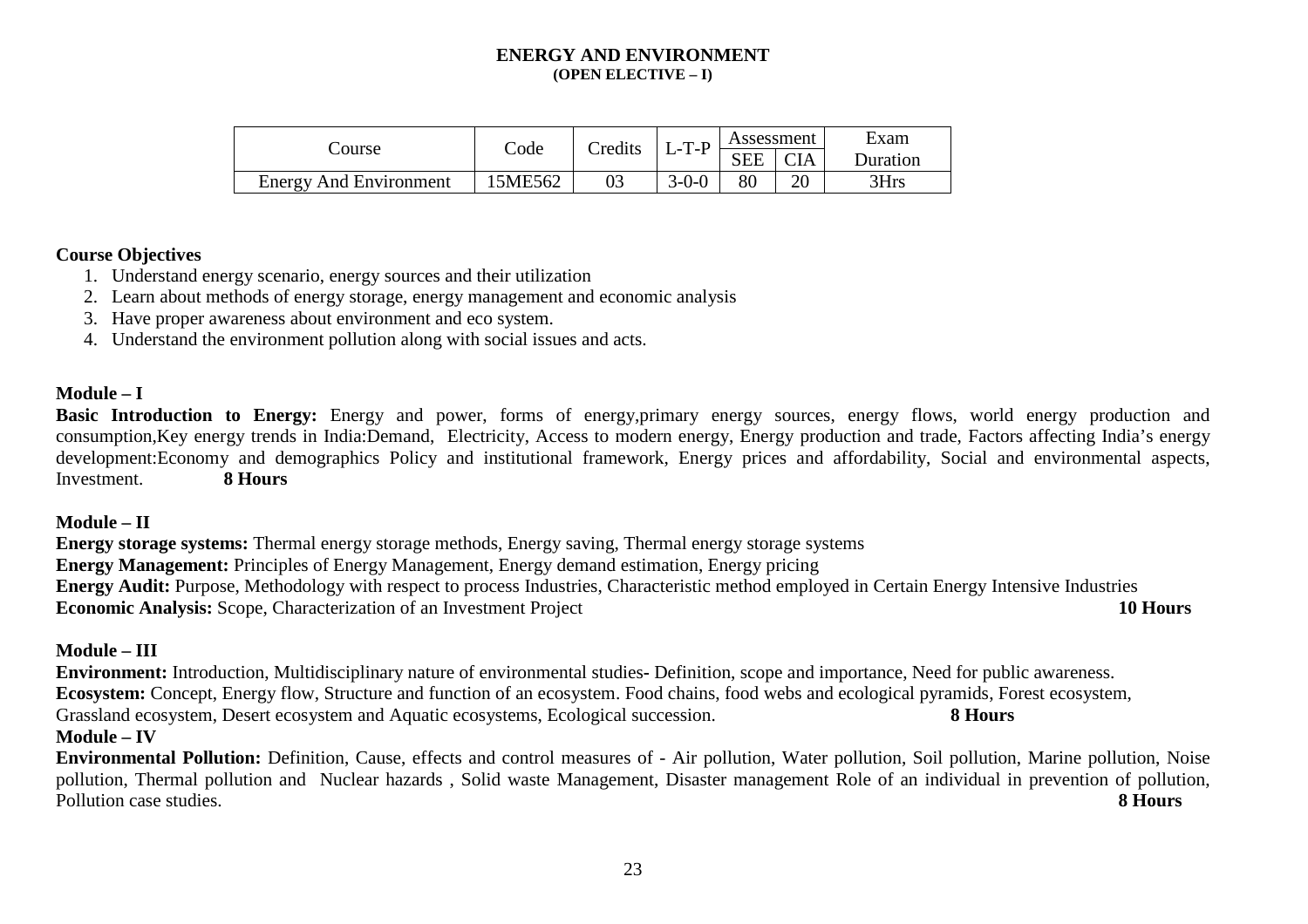# **Module – V**

 **Social Issues and the Environment:** Climate change, global warming, acid rain, ozone layer depletion, nuclear accidents and holocaust. Case Studies. Wasteland reclamation, Consumerism and waste products, Environment Protection Act, Air (Prevention and Control of Pollution) Act, Water (Prevention and control of Pollution) Act, Wildlife Protection Act, Forest Conservation Act, Issues involved in enforcement of environmental legislation.

**8 Hours**

#### **Course Outcomes**

At the end of the course, the student will be able to:

- 1. Summarize the basic concepts of energy, its distribution and general Scenario.
- 2. Explain different energy storage systems, energy management, audit and economic analysis.
- 3. Summarize the environment eco system and its need for awareness.
- 4. Identify the various types of environment pollution and their effects.
- 5. Discuss the social issues of the environment with associated acts.

### **TEXT BOOKS:**

- 1. Textbook for Environmental Studies For Undergraduate Courses of all Branches of Higher Education by University grant commission and Bharathi Vidyapeeth Institute of environment education and Research ,Pune
- 2. De, B. K., Energy Management audit & Conservation, 2nd Edition, Vrinda Publication, 2010.

#### **REFERENCE BOOKS:**

- 1. Turner, W. C., Doty, S. and Truner, W. C., Energy Management Hand book, 7th edition, Fairmont Press, 2009.
- 2. Murphy, W. R., Energy Management, Elsevier, 2007.
- 3. Smith, C. B., Energy Management Principles, Pergamum, 2007
- 4. Environment pollution control Engineering by C S rao, New Age Inytermnational, 2006, reprint 2015,  $2^{nd}$  edition
- 5. Environmental studies, by Benny Joseph, Tata McGraw Hill, 2008,  $2<sup>nd</sup>$  edition.

# **E- Learning**

- India Energy Outlook 2015(www.iea.org/.../IndiaEnergyOutlook\_WEO2015.pdf)
- $\bullet$ Open courseware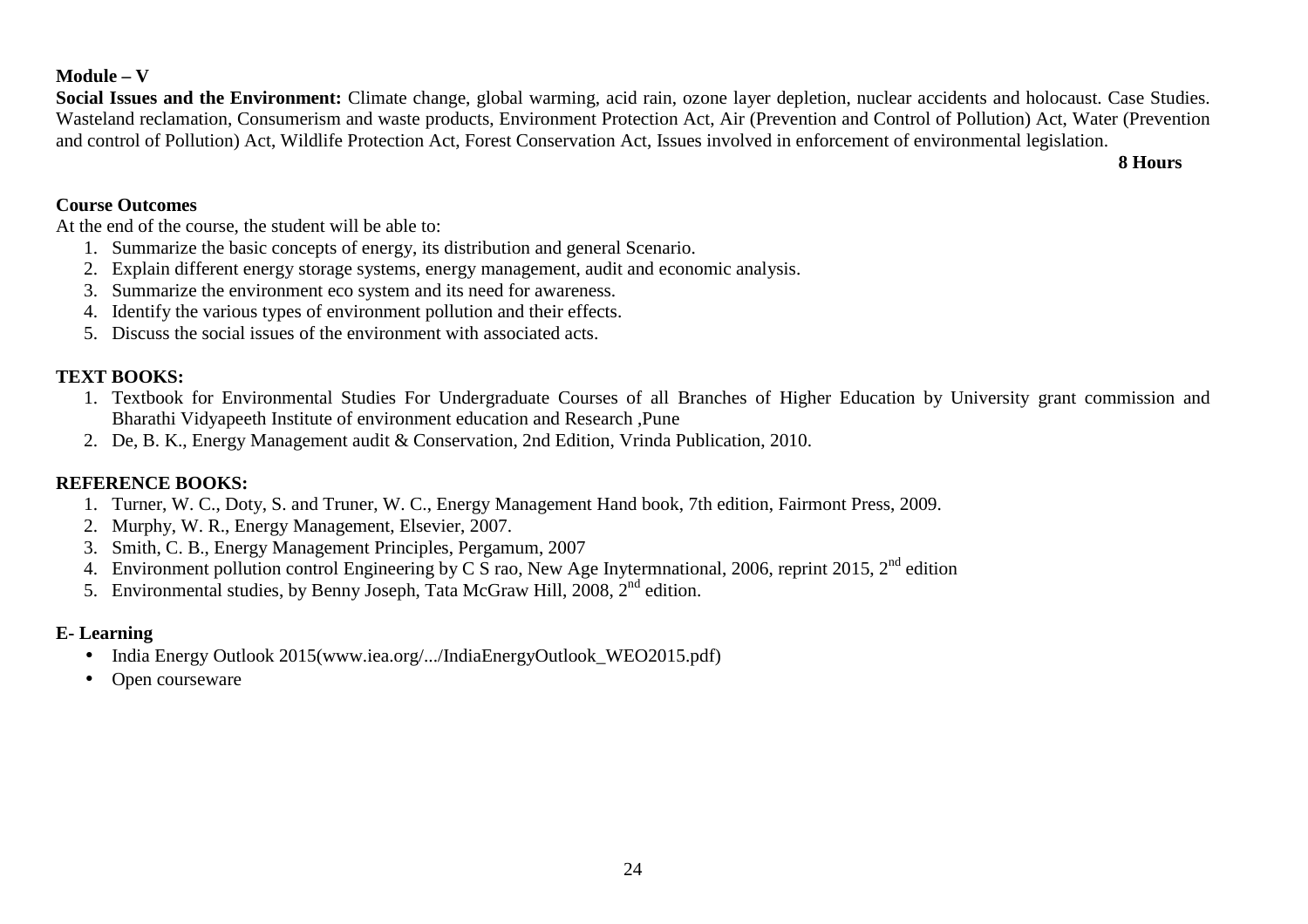#### **AUTOMATION AND ROBOTICS (OPEN ELECTIVE – I)**

|                                | Code    | <b>Credits</b> | .T.P<br>-   | Assessment |            | Exam     |
|--------------------------------|---------|----------------|-------------|------------|------------|----------|
| Course                         |         |                |             | <b>SEE</b> | <b>CIA</b> | Duration |
| <b>Automation And Robotics</b> | 15ME563 |                | $3 - 0 - 0$ | 80         | nr<br>ΖU   | 3Hrs     |

#### **Module - 1**

#### **Automation**

 History of Automation, Reasons for automation, Disadvantages of automation, Automation systems, Types of automation – Fixed, Programmable and Flexible automation, Automation strategies

Automated Manufacturing Systems: Components, classification and overview of manufacturing Systems, Flexible Manufacturing Systems (FMS), Types of FMS, Applications and benefits of FMS. **08 Hours**

#### **Module - 2**

#### **Robotics**

 Definition of Robot, History of robotics, Robotics market and the future prospects, Robot Anatomy, Robot configurations: Polar, Cartesian, cylindrical and Jointed-arm configuration.

Robot motions, Joints, Work volume, Robot drive systems, Precision of movement – Spatial resolution, Accuracy, Repeatability, End effectors – Tools and grippers. **08 Hours**

#### **Module - 3**

#### **Controllers and Actuators**

 Basic Control System concepts and Models, Transfer functions, Block diagrams, characteristic equation, Types of Controllers: on-off, Proportional, Integral, Differential, P-I, P-D, P-I-D controllers. Control system and analysis.

#### **Robot actuation and feedback components**

 Position sensors – Potentiometers, resolvers, encoders, velocity sensors. Actuators - Pneumatic and Hydraulic Actuators, Electric Motors, Stepper motors,Servomotors, Power Transmission systems. **09 Hours**

#### **Module - 4**

#### **Robot Sensors and Machine vision system**

Sensors in Robotics - Tactile sensors, Proximity and Range sensors, use of sensors in robotics.

Machine Vision System: Introduction to Machine vision, the sensing and digitizing function in Machine vision, Image processing and analysis, Training and Vision systems. **08 Hours**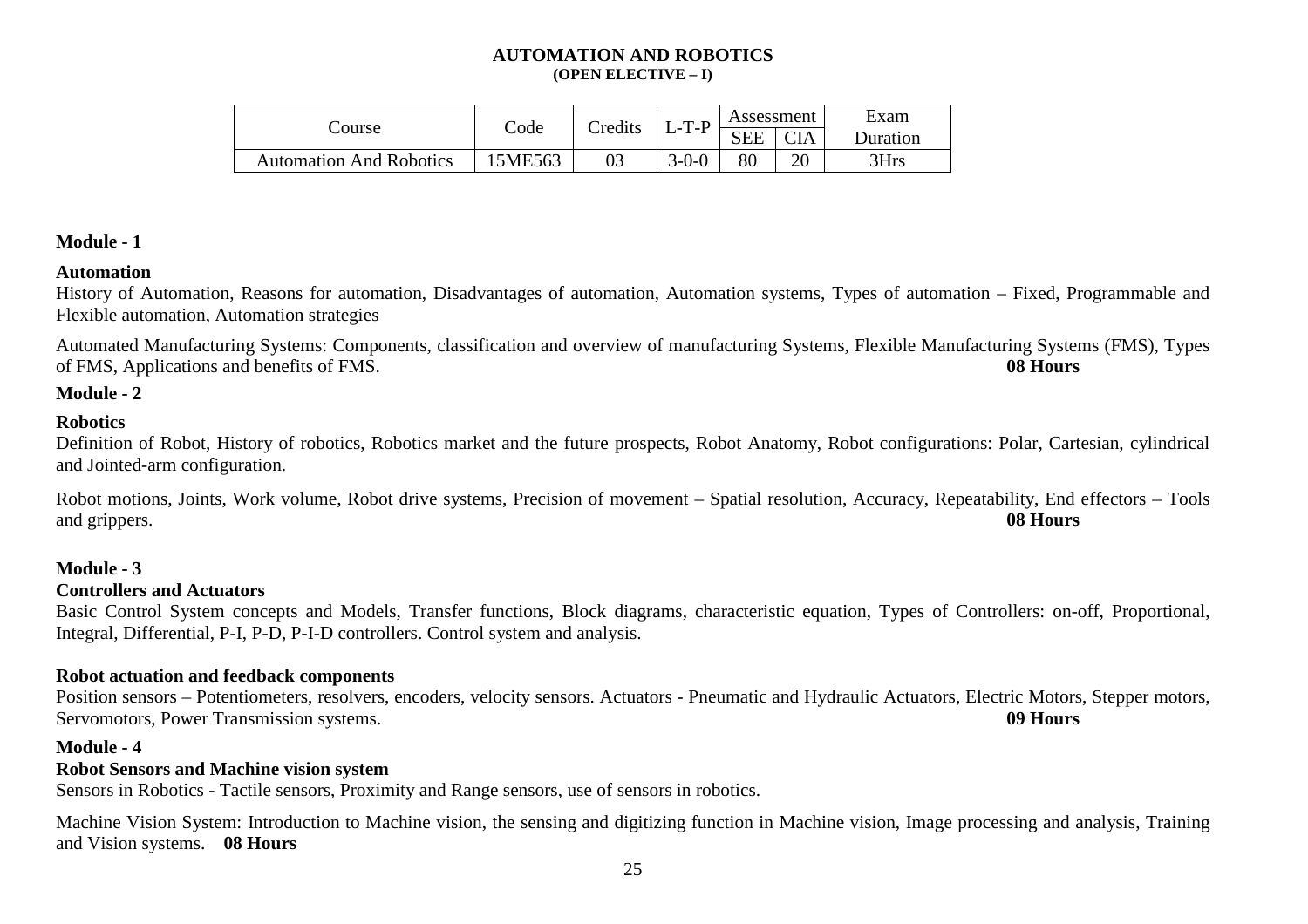#### **Module - 5**

**Robots Technology of the future**: Robot Intelligence, Advanced Sensor capabilities, Telepresence and related technologies, Mechanical design features, Mobility, locomotion and navigation, the universal hand, system integration and networking.

**Artificial Intelligence**: Goals of AI research, AI techniques – Knowledge representation, Problem representation and problem solving, LISP programming, AI and Robotics, LISP in the factory. **09 Hours**

# **Course Outcomes**

On completion of the course student will be able to

- 1. Classify various types of automation &manufacturing systems
- 2. Discuss different robot configurations, motions, drive systems and its performance parameters.
- 3. Describe the basic concepts of control systems, feedback components, actuators and power transmission systems used in robots.
- 4. Explain the working of transducers, sensors and machine vision systems.
- 5. Discuss the future capabilities of sensors, mobility systems and Artificial Intelligence in the field of robotics.

### **Text Books**

- 1. Automation, Production Systems and Computer Integrated Manufacturing M.P. Groover, Pearson Education.5th edition, 2009
- 2. Industrial Robotics, Technology, Programming and Applications by M.P. Groover, Weiss, Nagel, McGraw Hill International, 2nd edition, 2012.

#### **Reference Books**

- 1. Robotics, control vision and intelligence-Fu, Lee and Gonzalez. McGraw Hill International, 2nd edition, 2007. .
- 2. Robotic Engineering An Integrated approach, Klafter, Chmielewski and Negin, PHI, 1st edition, 2009.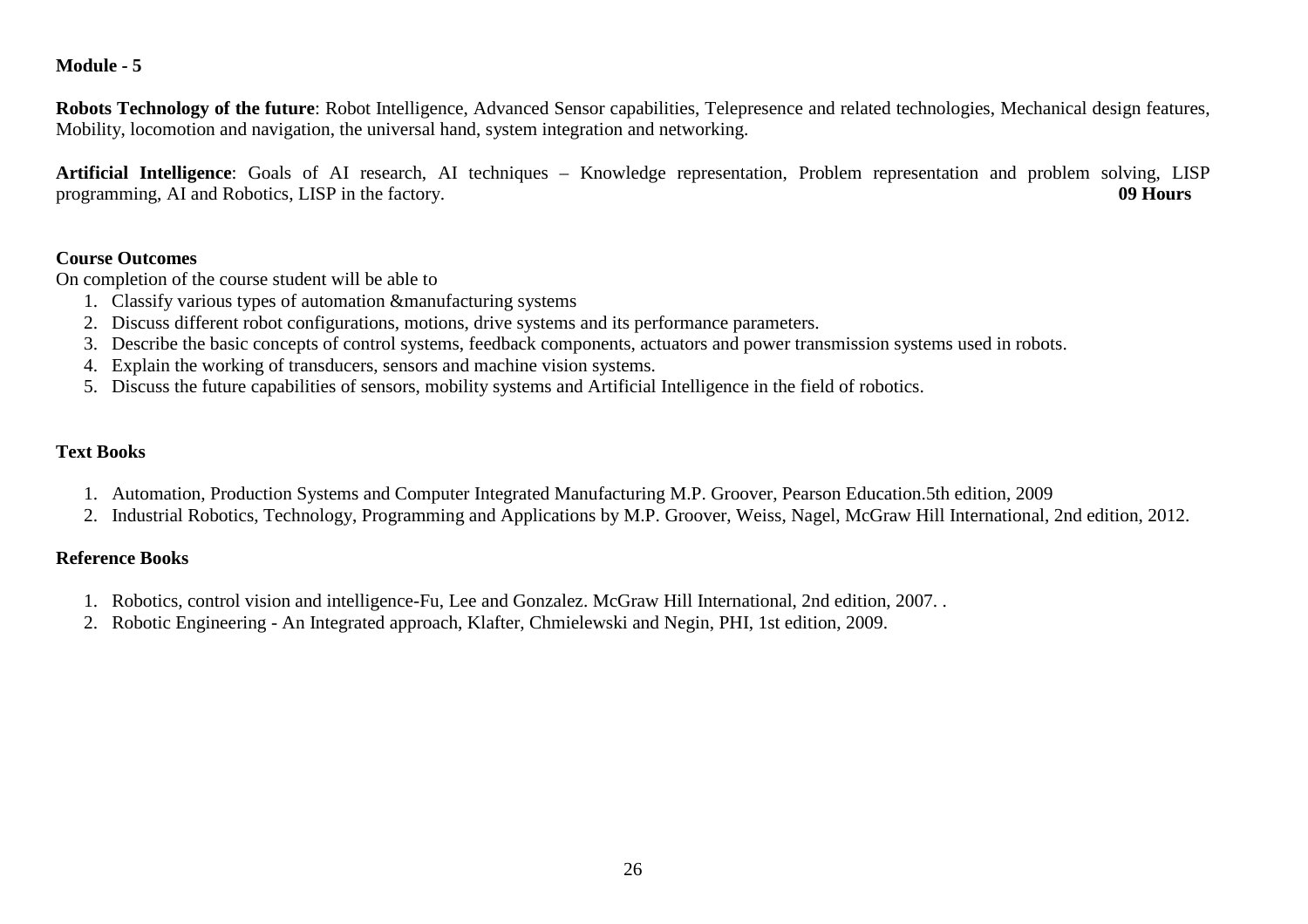#### **PROJECT MANAGEMENT (OPEN ELECTIVE – I)**

| Course                    | Code    | Credits | .T.P<br>$\overline{\phantom{0}}$ | Assessment |            | Exam     |
|---------------------------|---------|---------|----------------------------------|------------|------------|----------|
|                           |         |         |                                  | <b>SEE</b> | <b>CIA</b> | Duration |
| <b>Project Management</b> | 15ME564 |         | $3 - 0 - 0$                      | 80         | 20         | 3Hrs     |

#### **MODULE – 1**

Introduction: Definition of project, characteristics of projects, understandprojects, types of projects, scalability of project tools, project roles

**Project Selection And Prioritization** – Strategic planning process, Strategicanalysis, strategic objectives, portfolio alignment – identifying potentialprojects, methods of selecting projects, financial mode / scoring models toselect projects, prioritizing projects, securing and negotiating projects.**08 Hours** 

#### **MODULE – 2**

**Planning Projects**: Defining the project scope, Project scope checklist, Project priorities, Work Breakdown Structure (WBS), Integrating WBS with organisation, coding the WBS for the information system.

**Scheduling Projects**: Purpose of a project schedule, historical development,how project schedules are limited and created, develop project schedules,uncertainty in project schedules, Gantt chart. **08 Hours** 

#### **MODULE – 3**

**Resourcing Projects**: Abilities needed when resourcing projects, estimateresource needs, creating staffing management plant, project teamcomposition issues, Budgeting Projects: Cost planning, cost estimating, cost budgeting, establishing cost control.

 **Project Risk Planning**: Risk Management Planning, risk identification, riskanalysis, risk response planning, Project Quality Planning and ProjectKickoff: Development of quality concepts, project quality management plan, project quality tools, kickoff project, baseline and communicate projectmanagement plan, using Microsoft Project for project baselines.

**08 Hours** 

# **MODULE –4**

Performing Projects: Project supply chain management: - Plan purchasingand acquisitions, plan contracting, contact types, project partnering andcollaborations, project supply chain management.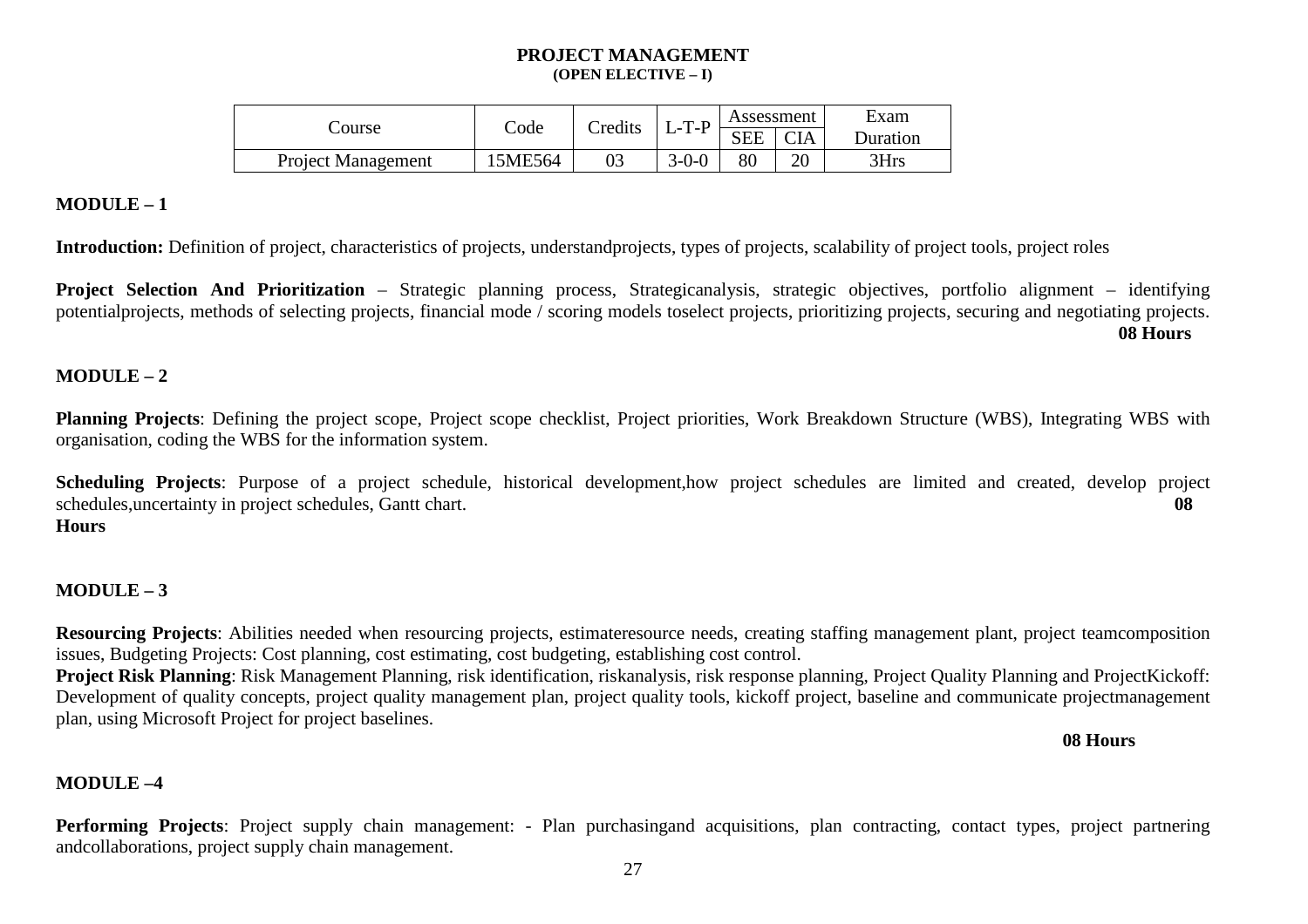**Project Progress and Results**: Project Balanced ScorecardApproach, Internal project, customer, financial issues, Finishing the project: Terminateproject early, finish projects on time, secure customer feedback and approval,knowledge management, perform administrative and contract closure.

**08 Hours** 

# **MODULE - 5**

# **Network Analysis**

 Introduction, network construction - rules, Fulkerson's rule for numbering the events, AON and AOA diagrams; Critical path method (CPM) to find the expected completion time of a project, floats; PERTfor finding expected duration of an activity and project, determining the probability of completing a project, predicting the completion time of project; crashing of simple projects. **10 Hours** 

#### **Course Outcomes**

On completion of the course the student will be able to

- 1. Understand the selection, prioritization and initiation of individual projects and strategic role of project management.
- 2. Understand the work breakdown structure by integrating it with organization.
- 3. Understand the scheduling and uncertainty in projects.
- 4. Students will be able to understand risk management planning using project quality tools.
- 5. Understand the activities like purchasing, acquisitions, contracting, partnering and collaborations related to performing projects.
- 6. Determine project progress and results through balanced scorecard approach
- 7. Draw the network diagram to calculate the duration of the project and reduce it using crashing.

# **TEXT BOOKS**

- 1. Project Management, Timothy J Kloppenborg, Cengage Learning, Edition 2009.
- 2. Project Management, A systems approach to planning scheduling and controlling by Harold kerzner, CBS publication.
- 3. Project Management by S Choudhury, Mc Graw Hill Education (India) Pvt. Ltd. New Delhi, 2016

# **REFERENCE BOOKS**

- 1. Project Management, Pennington Lawrence, Mc Graw hill
- 2. Project Management, A Moder Joseph and Phillips New Yark Van Nostrand, Reinhold.
- 3. Project Management,Bhavesh M. Patal, Vikas publishing House,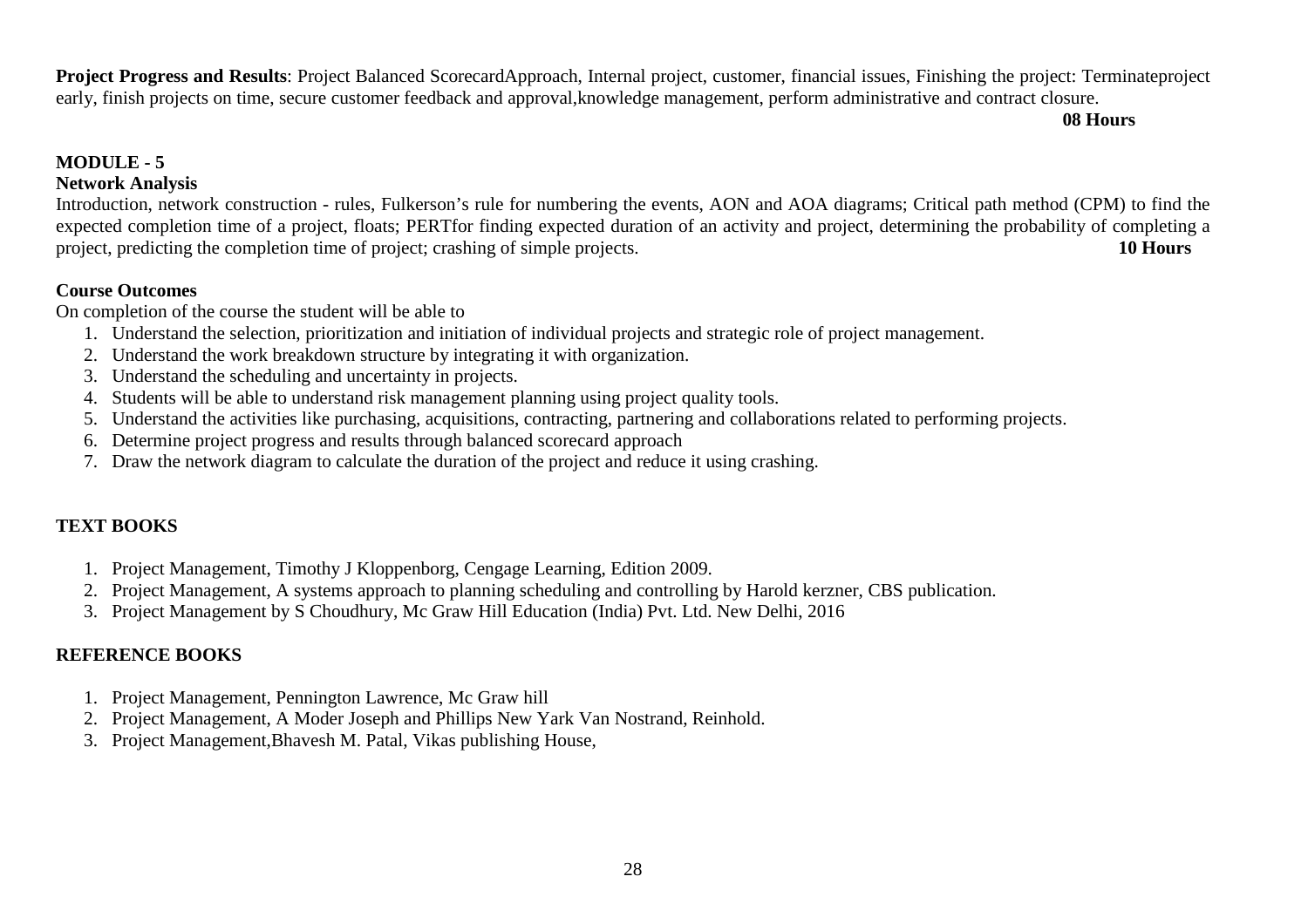# **FLUID MECHANICS & MACHINERY LAB**

| Course                          | Code               | Credits | .T.P<br>$\overline{\phantom{0}}$ | Assessment |                 | Exam            |
|---------------------------------|--------------------|---------|----------------------------------|------------|-----------------|-----------------|
|                                 |                    |         |                                  | <b>SEE</b> | $\cap I \Delta$ | <b>Duration</b> |
| Fluid Mechanics & Machinery Lab | 15MEL <sub>2</sub> | 02      | $1 - 0 - 2$                      | 80         | ററ              | 3Hrs            |

**Co-requisite Courses:** Turbo Machines **Prerequisites :** Fluid Mechanics and Thermodynamics

# **Course Objectives:**

- 1. This course will provide a basic understanding of flow measurements usingvarious types of flow measuring devices, calibration and losses associated with these devices.
- 2. Energy conversion principles, analysis and understanding of hydraulic turbines and pumps will be discussed. Application of these concepts for these machines will be demonstrated. Performance analysis will be carried out using characteristic curves.

# **PART – A**

- 1. Lab layout, calibration of instruments and standards to be discussed
- 2. Determination of coefficient of friction of flow in a pipe.
- 3. Determination of minor losses in flow through pipes.
- 4. Application of momentum equation for determination of coefficient of impact of jets on flat and curved blades
- 5. Calibration of flow measuring devices.
- 6. Orifice meter
	- o Nozzle
	- o Venturimeter
	- o V-notch

# **PART – B**

- 7. Performance on hydraulic Turbines
	- a. Pelton wheel
	- b. Francis Turbine
	- c. Kaplan Turbines
- 8. Performance hydraulic Pumps
	- d. Single stage and Multi stage centrifugal pumps
	- e. Reciprocating pump
- 9. Performance test on a two stage Reciprocating Air Compressor
- 10. Performance test on an Air Blower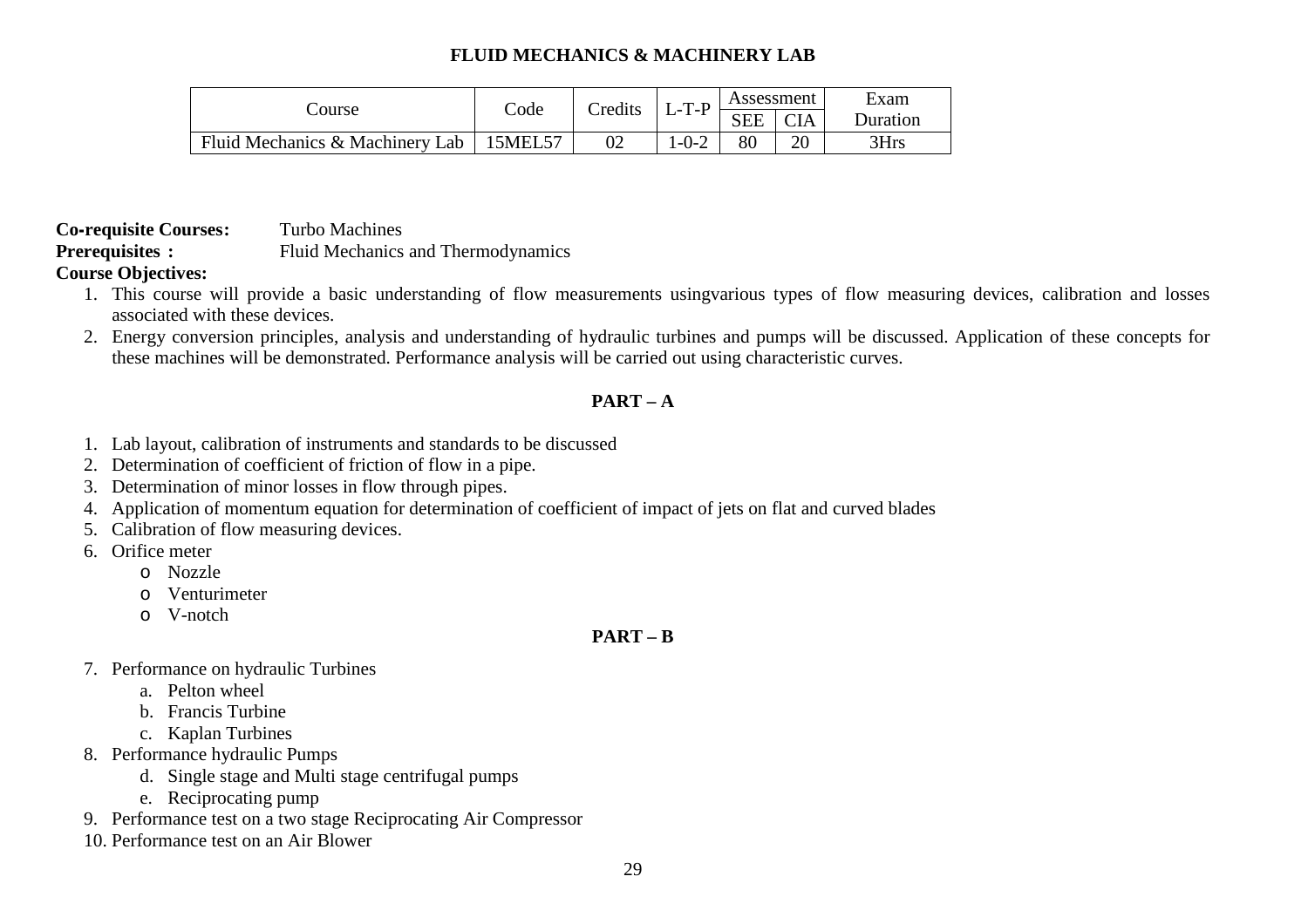#### **PART – C (Optional)**

- 11. Visit to Hydraulic Power station/ Municipal Water Pump House and Case Studies
- 12. Demonstration of cut section models of Hydraulic turbines and Pumps.

#### **Course Outcomes:**

At the end of this course students are able to,

- 1. Perform experiments to determine the coefficient of discharge of flow measuring devices.
- 2. Conduct experiments on hydraulic turbines and pumps to draw characteristics.
- 3. Test basic performance parameters of hydraulic turbines and pumps and execute the knowledge in real life situations.
- 4. Determine the energy flow pattern through the hydraulic turbines and pumps
- 5. Exhibit his competency towards preventive maintenance of hydraulic machines

#### **Reading:**

- 1. K.L.Kumar."Engineering Fluid Mechanics" Experiments, Eurasia Publishing House, 1997
- 2. Jagdish Lal, Hydraulic Machines, Metropolitan Book Co, Delhi, 1995
- 3. George E. Totten, Victor J. De Negri "Handbook of Hydraulic Fluid Technology, Second Edition, 2011.

#### **Scheme of Examination:**

 ONE question from part -A: 25 Marks ONE question from part -B: 40 Marks Viva – Voice : 15 Marks Total: 80 Marks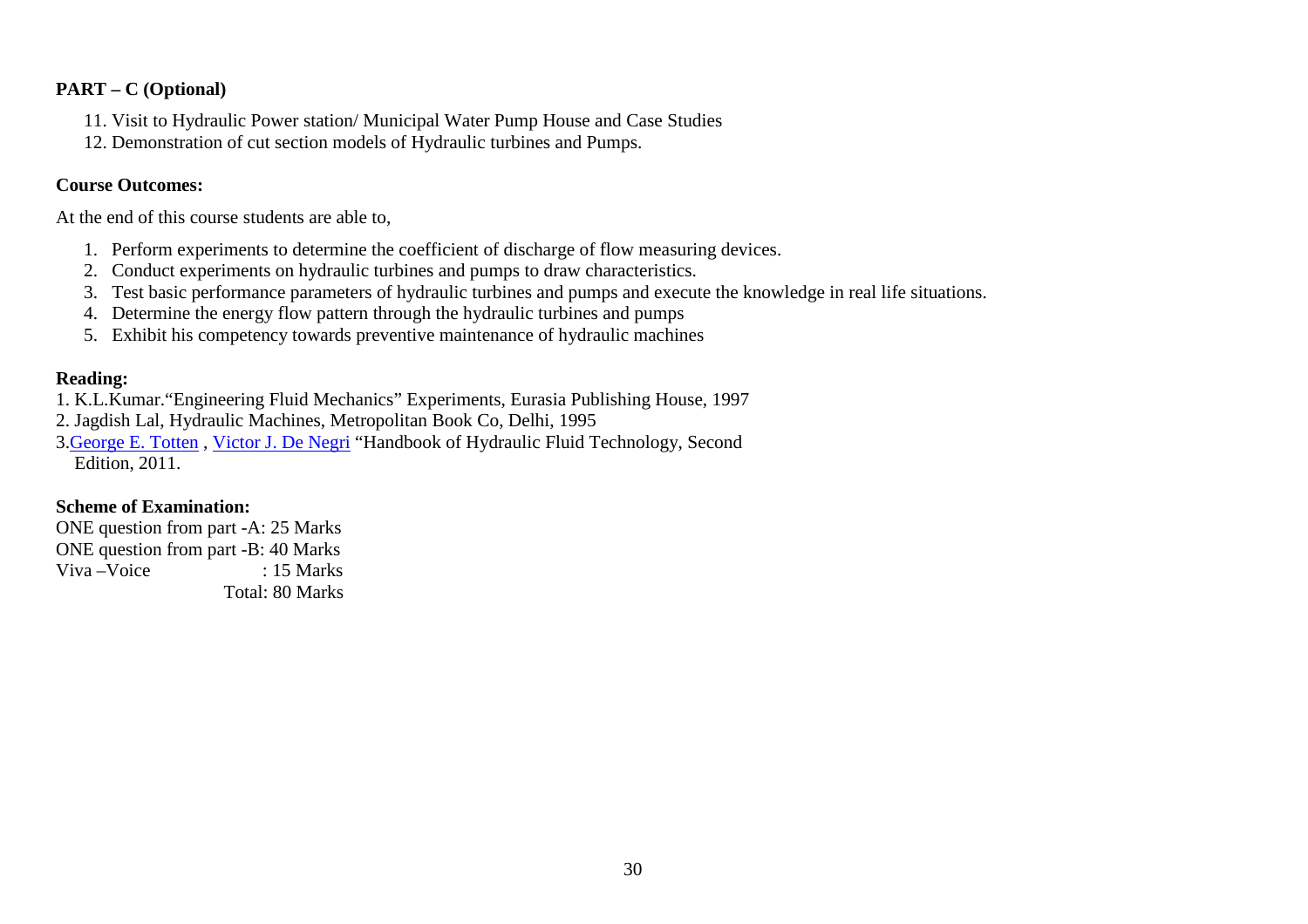# **ENERGY LAB**

| Course        | Code          | Credits | T-P<br>-L- 1 | Assessment |            | Exam            |
|---------------|---------------|---------|--------------|------------|------------|-----------------|
|               |               |         |              | <b>SEE</b> | <b>CIA</b> | <b>Duration</b> |
| Energy<br>Lab | <b>5MEL58</b> | 02      | $-0-2$       | 80         | n<br>∠∪    | 3Hrs            |

#### **Prerequisites:** Basic andApplied Thermodynamics

#### **Course Objectives:**

- 1. This course will provide a basic understanding of fuel properties and its measurements using various types of measuring devices
- 2. Energy conversion principles, analysis and understanding of I C Engines will be discussed. Application of these concepts for these machines will be demonstrated. Performance analysis will be carried out using characteristic curves.
- 3. Exhaust emissions of I C Engines will be measured and compared with the standards.

# **PART – A**

- 1. Lab layout, calibration of instruments and standards to be discussed
- 2. Determination of Flash point and Fire point of lubricating oil using Abel Pensky and Marten's (closed) / Cleveland's (Open Cup) Apparatus.
- 3. Determination of Calorific value of solid, liquid and gaseous fuels.
- 4. Determination of Viscosity of a lubricating oil using Redwoods, Sayboltand Torsion Viscometers.
- 5. Analysis of moisture, volatile matter, ash content and fixed carbon of solid and liquid fuel samples
- 6. Valve Timing/port opening diagram of an I.C. Engine.

# **PART - B**

- 7. Performance Tests on I.C. Engines, Calculations of IP, BP, Thermal efficiency, Volumetric efficiency, Mechanical efficiency, SFC, FP, A:F Ratio, heat balance sheet for
	- a. Four stroke Diesel Engine
	- b. Four stroke Petrol Engine
	- c. Multi Cylinder Diesel/Petrol Engine, (Morse test)
	- d. Two stroke Petrol Engine
	- e. Variable Compression Ratio I.C. Engine.
- 8. Measurements of Exhaust Emissions of Petrol engine.
- 9. Measurements of Exhaust Emissions of Diesel engine.
- 10. Measurement of  $p\theta$ , pV plots using Computerized IC engine test rig